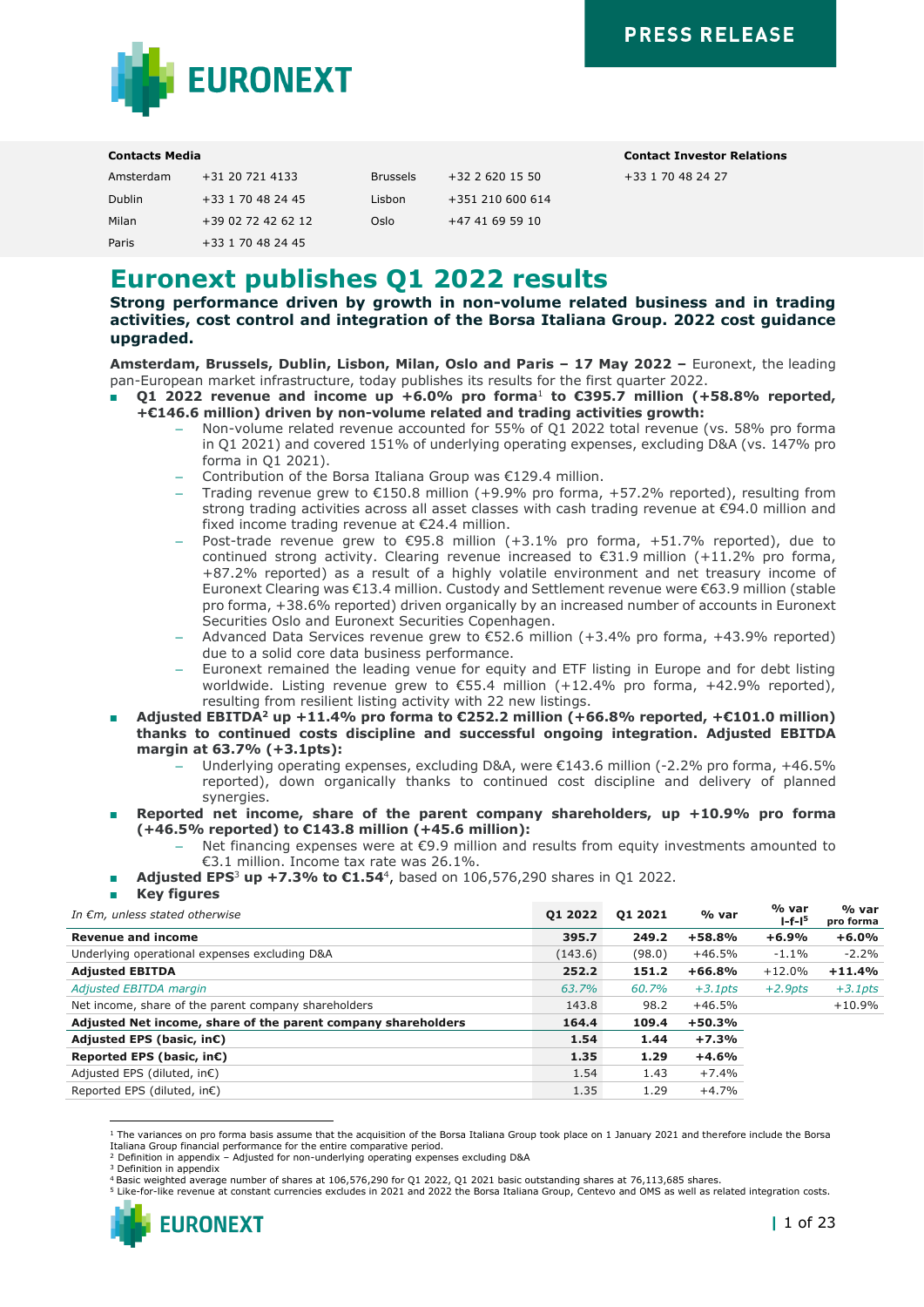- Net debt to reported EBITDA<sup>1</sup> at 2.3x at the end of March 2022, Euronext outlook revised **to 'Positive' from 'Neutral' by S&P and 'BBB' rating affirmed.**
- **Progress on the pillars of the "Fit for 1.5°" commitment** with the launch of the AEX® ESG index in the Netherlands and the OBX® ESG index in Norway, new sustainability-linked bonds and the publication of the "Euronext Guide for ESG reporting - Target 1.5°C".
- Continued progress on the delivery of targeted synergies, in relation to the Borsa Italiana **Group acquisition:**
	- **€15.2 million cumulated run-rate annual synergies achieved** at the end of Q1 2022.
	- €31.4 million of cumulated implementation costs incurred at the end of Q1 2022.
- Confirmation of the delivery of a key milestone on the integration of the Borsa Italiana **Group with the go-live of Euronext new Core Data Centre on 6 June 2022<sup>2</sup>, unlocking the first business development synergies.** Successful roll-out of the client installation at Euronext's new Core Data Centre in Bergamo, Italy. Connectivity tests with clients confirmed that Euronext is on track to go live with the migration as planned.
- **Upgrade of the 2022 underlying cost guidance and of 2024 cumulated implementation costs, thanks to continued cost discipline and efficient integration:**
	- **€612 million underlying costs are expected in 2022** (-€10 million vs. €622 million from February 2022 guidance<sup>3</sup>).
	- **€150 million of cumulated implementation costs are expected by 2024** (-€10 million vs. €160 million from November 2021 guidance<sup>4</sup>).
- Stéphane Boujnah, Chief Executive Officer and Chairman of the Managing Board of **Euronext, said:**

*"During this first quarter of 2022, which was marked in Europe by the Russian invasion of Ukraine, Euronext's business model remained resilient. Euronext delivered double-digit adjusted EBITDA pro forma growth at +11.4%, thanks to growth in trading and non-trading activities, combined with continued cost discipline and synergies related to the Borsa Italiana Group acquisition.*

*Including the consolidation of the Borsa Italiana Group, Euronext delivered more than 50% growth year on year in reported revenue, adjusted EBITDA and adjusted net income.*

*As a partner of choice and trust for European issuers, we welcomed 22 new listings over the first quarter of 2022 and confirmed Euronext's position as the leading listing venue in Europe. We continued to deploy our ESG products suite to drive investment towards sustainable projects and we made significant progress on building our Fit for 1.5° ESG targets that will be announced in June.*

*We remained committed to pursuing successful integration while maintaining our continued cost discipline. By the end of March 2022, we had reached €15.2 million of cumulated run-rate synergies in relation to the acquisition of the Borsa Italiana Group. We are on track for the migration to our new green Core Data Centre in Bergamo in June 2022, which will be the first key milestone generating business synergies of the strategic plan.* 

*This continued cost discipline and successful ongoing integration lead us to upgrade our cost guidance by €10 million reducing 2022 expected underlying costs to €612 million, and additionally to decrease the amount of 2024 cumulated implementation costs by €10 million, to €150 million.*

*Our strong cash generation capabilities enabled us to significantly deleverage following the acquisition of the Borsa Italiana Group, as recently recognized by S&P. Our leverage position now enables additional strategic flexibility to deliver value to our shareholders."*

<sup>3</sup> Refer to the presentation available a[t https://www.euronext.com/en/investor-relations/financial-calendar/full-year-2021-results](https://www.euronext.com/en/investor-relations/financial-calendar/full-year-2021-results)  <sup>4</sup> Refer to the presentation available a[t https://www.euronext.com/en/growth-for-impact-2024](https://www.euronext.com/en/growth-for-impact-2024)



 $1$  Last twelve months EBITDA pro forma the Borsa Italiana Group, reported EBITDA including costs previously reported as exceptional items <sup>2</sup> Subject to regulatory approval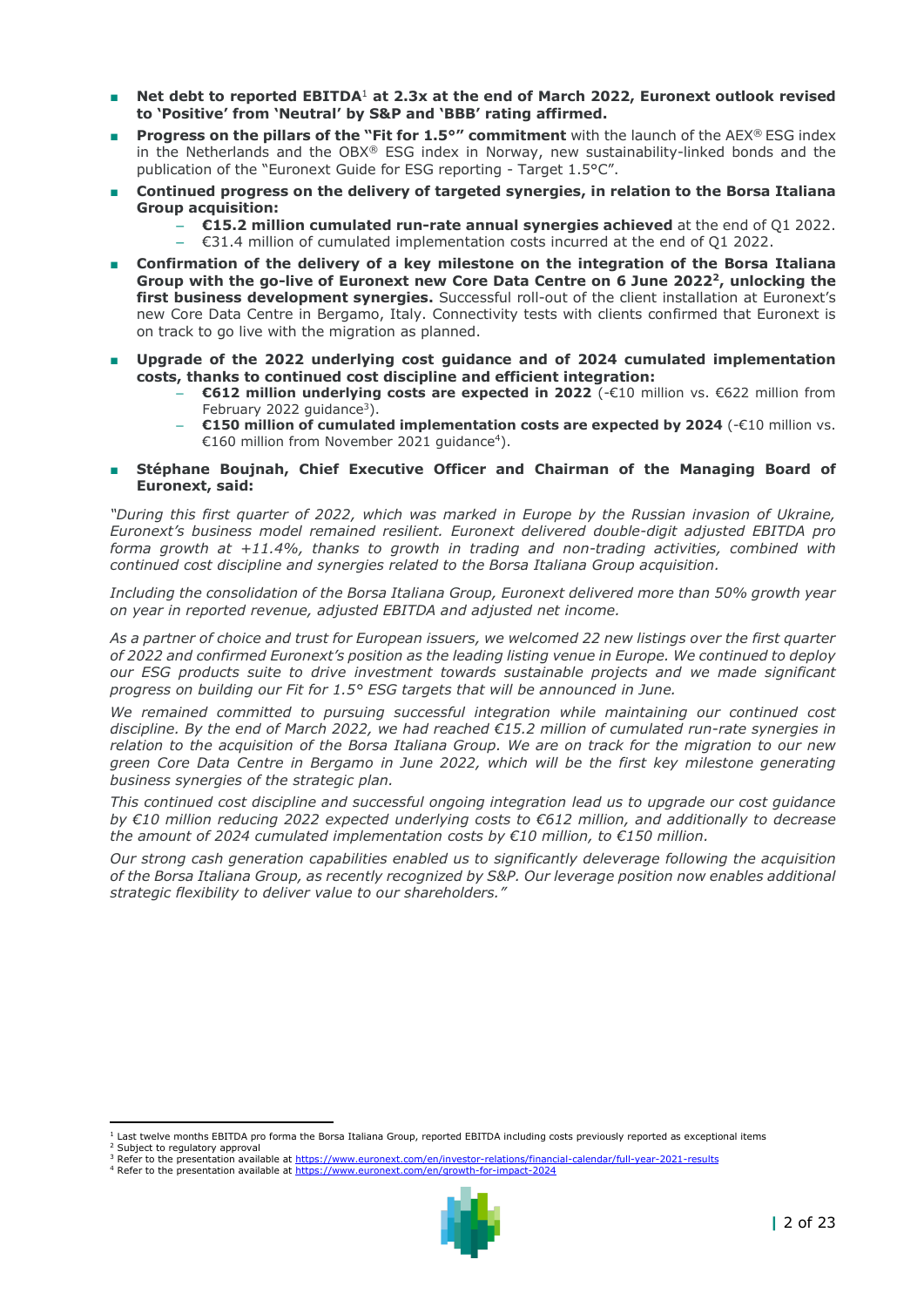|  |  |  |  | <b>Euronext Q1 2022 financial performance</b> |
|--|--|--|--|-----------------------------------------------|
|--|--|--|--|-----------------------------------------------|

| In €m, unless stated otherwise<br>The figures in this document have not been audited or reviewed by<br>our external auditor. | 01 2022      | Q1 2021                  | % var              | % var<br>(like-for-like,<br>constant<br>currencies) | % var<br>Pro forma |
|------------------------------------------------------------------------------------------------------------------------------|--------------|--------------------------|--------------------|-----------------------------------------------------|--------------------|
| <b>Revenue and income</b>                                                                                                    | 395.7        | 249.2                    | $+58.8%$           | +6.9%                                               | +6.0%              |
| Listing                                                                                                                      | 55.4         | 38.8                     | $+42.9%$           | $+12.5%$                                            | $+12.4%$           |
| Trading revenue, of which                                                                                                    | 150.8        | 96.0                     | $+57.2%$           | $+10.1%$                                            | +9.9%              |
| Cash trading                                                                                                                 | 94.0         | 69.3                     | $+35.7%$           | $+11.3%$                                            | $+11.1%$           |
| Derivatives trading                                                                                                          | 16.1         | 11.7                     | $+37.5%$           | $+8.3%$                                             | $+9.3%$            |
| Fixed income trading                                                                                                         | 24.4         | 0.5                      | n/a                | $-18.5%$                                            | +4.7%              |
| FX trading                                                                                                                   | 7.2          | 6.1                      | $+18.0%$           | $+9.9%$                                             | $+18.0%$           |
| Power trading                                                                                                                | 9.1          | 8.4                      | $+8.4%$            | $+4.8%$                                             | $+8.4%$            |
| <b>Investor Services</b>                                                                                                     | 2.2          | 2.3                      | $-2.4%$            | $+7.4%$                                             | $-2.4%$            |
| <b>Advanced Data Services</b>                                                                                                | 52.6         | 36.5                     | $+43.9%$           | $+4.0%$                                             | $+3.4%$            |
| Post-Trade, of which                                                                                                         | 95.8         | 63.2                     | $+51.7%$           | $+2.0%$                                             | $+3.1%$            |
| Clearing                                                                                                                     | 31.9         | 17.1                     | $+87.2%$           | $+14.0%$                                            | $+11.2%$           |
| Custody and Settlement                                                                                                       | 63.9         | 46.1                     | $+38.6%$           | $-2.5%$                                             | $-0.5%$            |
| Euronext Technology Solutions & Other                                                                                        | 23.1         | 11.9                     | $+94.5%$           | $+1.1%$                                             | $-2.9%$            |
| NTI through CCP business                                                                                                     | 13.4         |                          | n/a                | n/a                                                 | $-2.4%$            |
| Other income                                                                                                                 | 0.7          | 0.6                      | $+14.9%$           | $-60.3%$                                            | $-34.4%$           |
| <b>Transitional revenues</b>                                                                                                 | 1.7          | $\overline{\phantom{a}}$ | n/a                | n/a                                                 | $-17.1%$           |
| Underlying operational expenses exc. D&A                                                                                     | (143.6)      | (98.0)                   | $+46.5%$           | $-1.1%$                                             | $-2.2%$            |
| <b>Adjusted EBITDA</b>                                                                                                       | 252.2        | 151.2                    | $+66.8%$           | $+12.0%$                                            | $+11.4%$           |
| Adjusted EBITDA margin                                                                                                       | 63.7%        | 60.7%                    | $+3.1pts$          | $+2.9pts$                                           | $+3.1pts$          |
| Operating expenses exc. D&A                                                                                                  | (149.1)      | (104.0)                  | $+43.3%$           |                                                     | $-2.5%$            |
| <b>EBITDA</b>                                                                                                                | 246.7        | 145.2                    | $+69.9%$           |                                                     | $+11.9%$           |
| Depreciation & Amortisation                                                                                                  | (40.2)       | (16.0)                   | $+151.4%$          |                                                     | $+6.6%$            |
| Total Expenses (inc. D&A)                                                                                                    | (189.3)      | (120.0)                  | $+57.7%$           |                                                     | $-0.7%$            |
| <b>Adjusted operating profit</b>                                                                                             | 233.7        | 141.6                    | $+65.0%$           |                                                     | $+11.2%$           |
| Operating Profit                                                                                                             | 206.4        | 129.2                    | $+59.8%$           |                                                     | $+13.0%$           |
| Net financing income / (expense)                                                                                             | (9.9)        | (4.8)                    | $+107.8%$          |                                                     | $-0.8%$            |
| Results from equity investments                                                                                              | 3.1          | 11.7                     | $-73.3%$           |                                                     | $-73.3%$           |
| Profit before income tax                                                                                                     | 199.6        | 136.1                    | $+46.7%$           |                                                     | $+8.3%$            |
| Income tax expense                                                                                                           | (52.0)       | (37.2)                   | $+39.6%$           |                                                     | $+1.2%$            |
| Share of non-controlling interests                                                                                           | (3.8)        | (0.7)                    | $+462.4%$          |                                                     | $+15.0%$           |
| Net income, share of the parent company                                                                                      |              |                          |                    |                                                     |                    |
| shareholders                                                                                                                 |              |                          |                    |                                                     |                    |
|                                                                                                                              | 143.8        | 98.2                     | $+46.5%$           |                                                     | $+10.9%$           |
| Adjusted Net income, share of the parent                                                                                     |              |                          |                    |                                                     |                    |
| company shareholders                                                                                                         | 164.4        | 109.4                    | $+50.3%$           |                                                     |                    |
| Adjusted EPS (basic, in€)                                                                                                    | 1.54         | 1.44                     | $+7.3%$            |                                                     |                    |
| Reported EPS (basic, in€)                                                                                                    | 1.35         | 1.29                     | $+4.6%$            |                                                     |                    |
| Adjusted EPS (diluted, in€)<br>Adjusted EPS (diluted, in€)                                                                   | 1.54<br>1.35 | 1.43<br>1.29             | $+7.4%$<br>$+4.7%$ |                                                     |                    |

*Q1 2021 pro forma income statement disclosed in appendix*

## **Q1 2022 revenue and income**

In Q1 2022, Euronext consolidated revenue and income increased to €395.7 million, up +58.8%, resulting primarily from the consolidation of the Borsa Italiana Group, record trading activity supported by highly volatile market conditions and the strong performance of non-volume related businesses. On a like-for-like basis and at constant currencies, Euronext consolidated revenue and income grew +6.9% in Q1 2022, to €266.3 million, compared to Q1 2021. Pro forma the Borsa Italiana Group acquisition on 29 April 2021, Q1 2022 revenue grew +6.0%, demonstrating the relevance and resilience of Euronext's business model in a volatile environment.

Despite strong trading revenue, non-volume related revenue accounted for 55% of total Group revenue in Q1 2022, compared to 58% pro forma in Q1 2021, reflecting the successful diversification toward non-volume related activities. The underlying operating expenses excluding D&A coverage by nonvolume related revenue ratio was at 151% in Q1 2022, compared to 147% pro forma in Q1 2021.

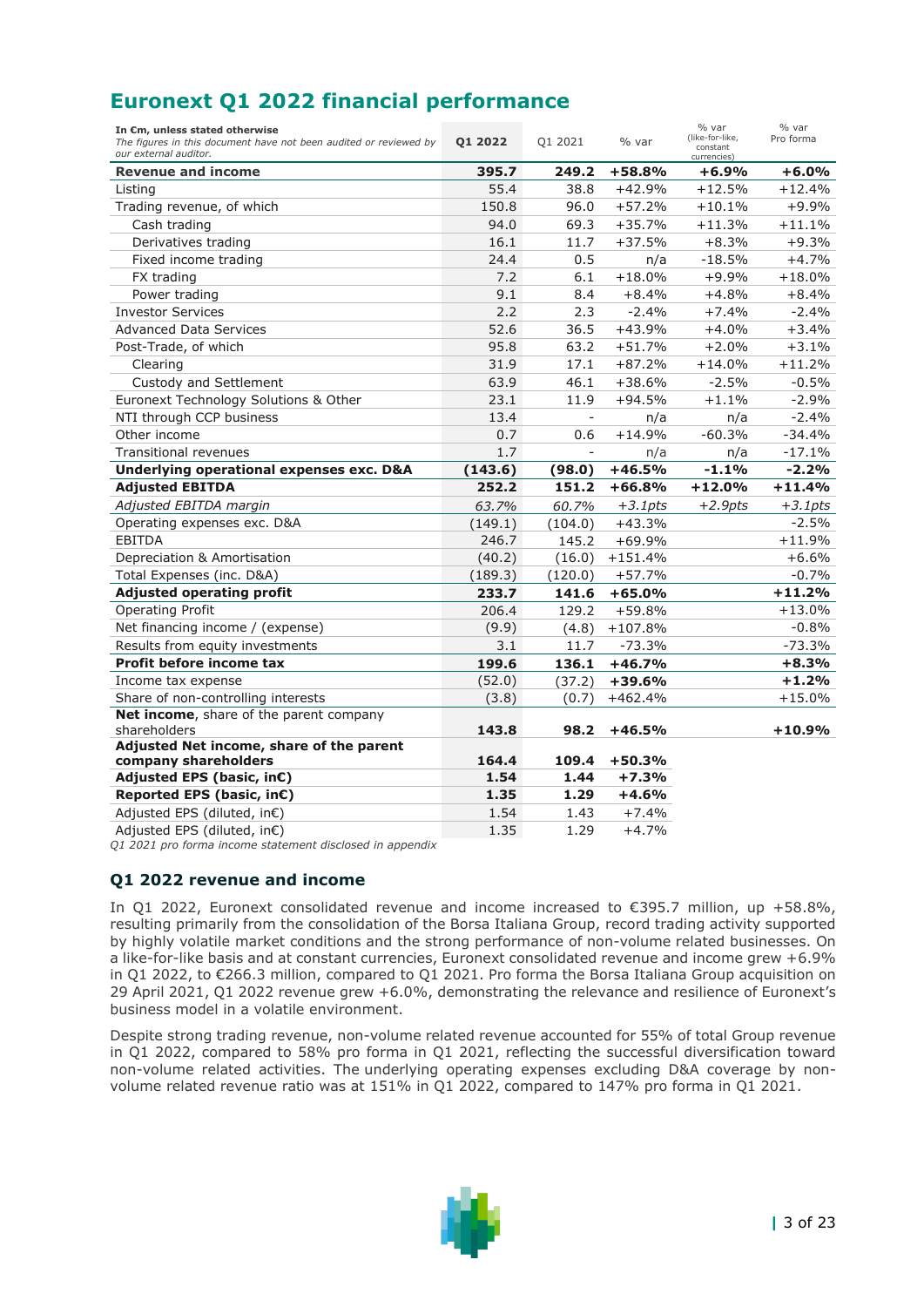## **Q1 2022 adjusted EBITDA**

Underlying operational expenses excluding depreciation and amortisation increased to €143.6 million, up +46.5%, primarily as a result of the consolidation of the costs from acquisitions, partially offset by continued cost control and delivery of planned synergies. On a like-for-like basis, underlying operational expenses excluding depreciation and amortisation decreased by -1.1% compared to Q1 2021 reflecting maintained cost discipline. On a pro forma basis, underlying operational expenses excluding depreciation and amortisation decreased by -2.2% compared to Q1 2021.

Consequently, adjusted EBITDA for the quarter increased to  $E$ 252.2 million, up +66.8% compared to Q1 2021. Pro forma the Borsa Italiana Group acquisition, Q1 2022 adjusted EBITDA grew +11.4% year on year. This represents an adjusted EBITDA margin of 63.7%, up +3.1 points compared to Q1 2021. On a like-for-like basis, adjusted EBITDA for Q1 2022 was up +12.0%, to €170.5 million, and adjusted EBITDA margin was 64.0%, up +2.9 points compared to the same perimeter in Q1 2021.

#### **Q1 2022 net income, share of the parent company shareholders**

Depreciation and amortisation accounted for €40.2 million in Q1 2022, up +151.4%, resulting mainly from the consolidation of the Borsa Italiana Group. PPA related to acquired businesses accounted for €21.0 million.

Adjusted operating profit was €233.7 million, a +65.0% increase compared to Q1 2021. On a like-forlike basis, adjusted operating profit was up +11.5% compared to Q1 2021, at €158.8 million. Pro forma the Borsa Italiana Group acquisition, adjusted operating profit grew +11.2% year on year.

€27.3 million of non-recurring expenses, including depreciation and amortisation, were reported in Q1 2022, related to the integration of the Borsa Italiana Group, the implementation of the 'Growth for Impact 2024' strategic plan and the PPA of acquired businesses.

Net financing expense for Q1 2022 was €9.9 million compared to a net financing expense of €4.8 million in Q1 2021. This increase results from the costs of the issued debt in relation to the financing of the acquisition of the Borsa Italiana Group.

Results from equity investments amounted to €3.1 million in Q1 2022, solely reflecting the contribution from LCH SA, in which Euronext owns an 11.1% stake. As a reminder, in Q1 2021, Euronext reported €11.7 million of results from equity investments, resulting from an interim dividend received from Euroclear in addition to the contribution from LCH SA.

Income tax for Q1 2022 was €52.0 million. This translated into an effective tax rate of 26.1% for the quarter (Q1 2021: €37.2 million and 27.4% respectively) due to a one-off tax credit.

Share of non-controlling interests mainly relating to the Borsa Italiana Group and Nord Pool amounted to €3.8 million in Q1 2022.

As a result, the reported net income, share of the parent company shareholders, increased by +46.5% for Q1 2022 compared to Q1 2021, to €143.8 million. This represents a reported EPS of €1.35 basic and €1.35 fully diluted in Q1 2022, compared to €1.29 basic and €1.29 fully diluted in Q1 2021. The number of shares used was 106,576,290 for the basic calculation and 106,825,873 for the fully diluted calculation.

Adjusted net income, share of the parent company shareholders was up  $+50.3\%$  to  $\epsilon$ 164.4 million. Adjusted EPS (basic) was up +7.3% in Q1 2022, at  $\epsilon$ 1.54 per share, compared to an adjusted EPS (basic) of  $E1.44$  per share in Q1 2021.

In Q1 2022, Euronext reported a net cash flow from operating activities of €368.6 million, compared to €185.9 million in Q1 2021, reflecting higher positive changes in working capital and the consolidation of the Borsa Italiana Group. Excluding the impact on working capital from Euronext Clearing (formerly CC&G) and Nord Pool CCP activities, net cash flow from operating activities accounted for 84% of adjusted EBITDA in Q1 2022.

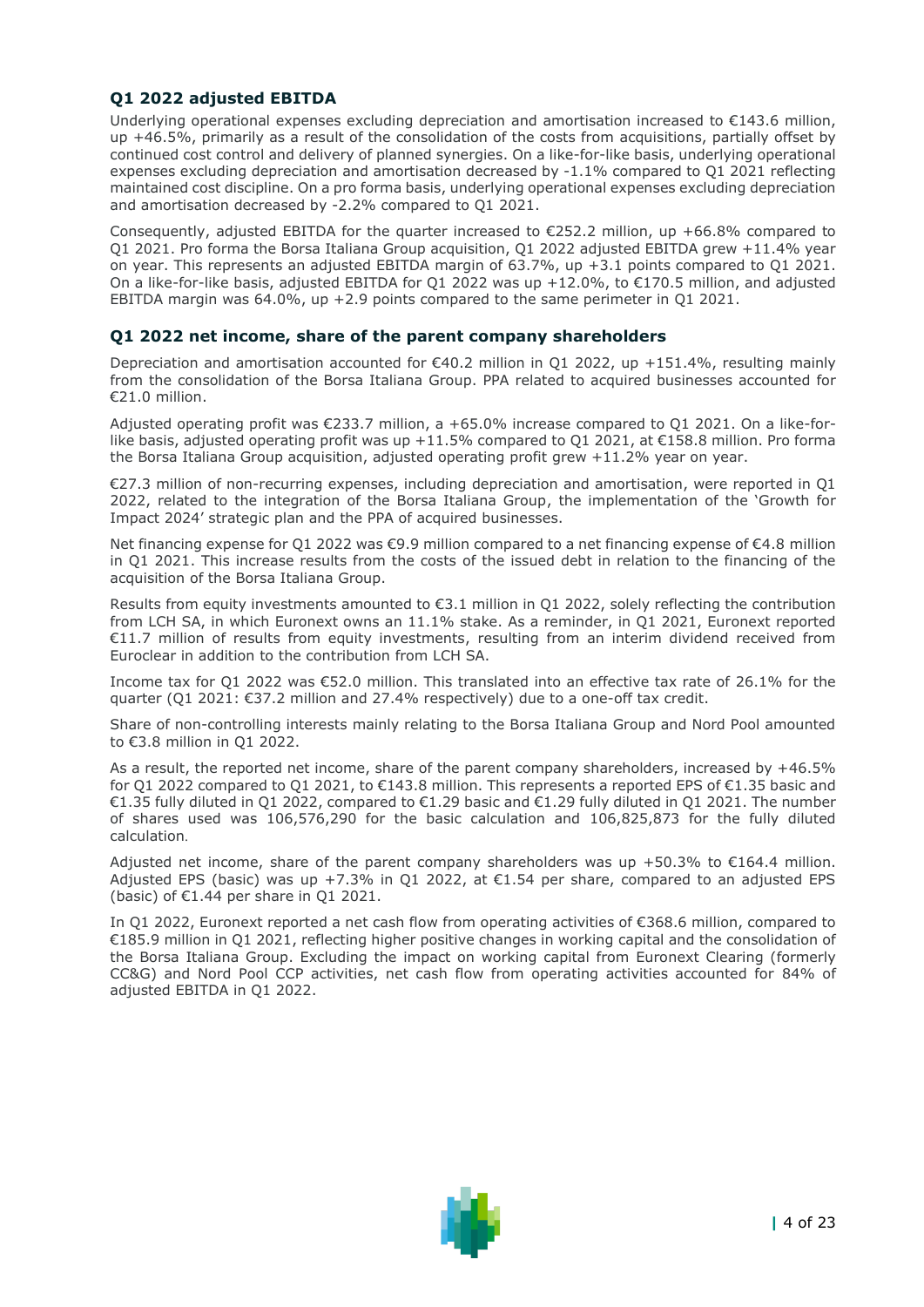# **Business highlights**

|  | stina |  |
|--|-------|--|

| in €m, unless stated otherwise | 01 2022 | Q1 2021 | % change  |
|--------------------------------|---------|---------|-----------|
| <b>Listing revenue</b>         | 55.4    | 38.8    | $+42.9%$  |
| Equity                         | 27.4    | 17.3    | $+58.3%$  |
| Annual fees                    | 17.4    | 9.5     | $+82.8%$  |
| Follow-ons                     | 4.6     | 4.6     | $-1.1%$   |
| <b>IPOs</b>                    | 5.5     | 3.2     | $+71.2%$  |
| Debts                          | 9.0     | 9.0     | $-0.2%$   |
| ETFs, Funds & Warrants         | 5.6     | 3.0     | $+84.6%$  |
| Corporate Services             | 10.5    | 9.1     | $+15.7%$  |
| <b>ELITE and Other</b>         | 3.0     | 0.4     | $+672.1%$ |
| <b>Money raised</b>            | 325,244 | 384,448 | $-15.4%$  |

Listing revenue was €55.4 million in Q1 2022, an increase of +42.9% compared to Q1 2021, driven by a resilient performance in equity listing and debt listing despite a highly volatile market environment. On a like-for-like basis at constant currencies, listing revenue increased by +12.5% compared to Q1 2021. Pro forma the Borsa Italiana Group acquisition, listing revenue increased by +12.4% year on year.

The first quarter of 2022 proved the resilience of Euronext's leading primary equity listing business, counting 22 new listings despite a worldwide decline in listing activity<sup>1</sup>. Euronext recorded the three most important listings of the first quarter in Europe in terms of deal size, namely: Vår Energi, Technoprobe and Cool Company. Two successful de-SPACs and the listing of UK-sponsored SPAC GP Bullhound Acquisitions confirmed Euronext's position as the listing venue of choice for SPACs in Europe. Euronext continued to demonstrate the attractiveness of its value proposition for Tech companies with most capital raising deals being by Tech and innovative-driven companies. In Q1 2022, €2.2 billion was raised on Euronext primary markets, compared to €7.1 billion in Q1 2021.

In Q1 2022, €3.0bn were raised by newly listed companies on major European stock exchanges, of which  $\epsilon$ 2.2bn on Euronext, representing 73% of total money raised at listing in Europe<sup>2</sup>.

Euronext's secondary markets reported €2.6 billion raised in secondary equity issues in Q1 2022, compared to €10.6 billion in Q1 2021.

Euronext remained the leading exchange in Europe for the listing of ETFs with 3,679 listed ETFs at the end of March 2022.

Euronext reinforced its position as the leading listing venue for bonds worldwide in Q1 2022<sup>3</sup> with over 52,000 bonds listed across all Euronext markets, and continued the growth of its ESG bond listing franchise. In Q1 2022, €320.5 billion in debt was raised on Euronext's markets, compared to €366.7 billion in Q1 2021.

In total, €325.2 billion in equity and debt was raised on Euronext's markets in Q1 2022, compared to €384.4 billion in Q1 2021.

Euronext Corporate Services reported a record quarter in terms of revenue at €10.5 million in Q1 2022, up +15.7%, with a strong performance across services and increasing commercial traction in Italy.



 $<sup>1</sup>$  According to Dealogic (as of end of March 2022)</sup>

<sup>2</sup> Considered scope: Euronext, LSE, Nasdaq Nordic, Deutsche Börse, SIX & BME. Sources: Internal data for Euronext, Dealogic for others

<sup>&</sup>lt;sup>3</sup> According to the WFE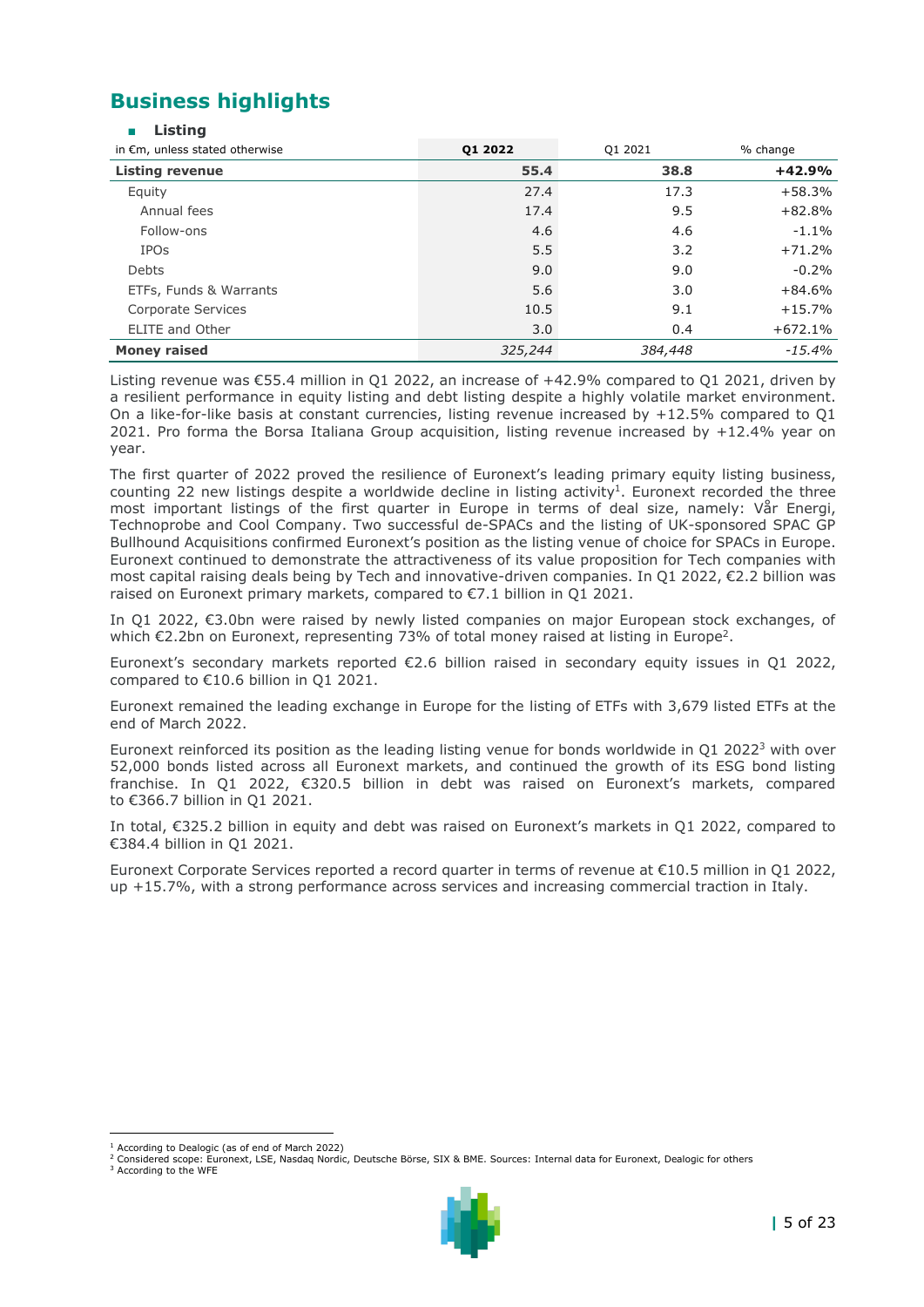| 11 aun 14                           |         |         |          |
|-------------------------------------|---------|---------|----------|
| in €m, unless stated otherwise      | 01 2022 | 01 2021 | % change |
| <b>Trading revenue</b>              | 150.8   | 96.0    | +57.2%   |
| Cash trading revenue                | 94.0    | 69.3    | $+35.7%$ |
| ADV Cash market                     | 15,540  | 12,966  | $+19.8%$ |
| lm.                                 |         |         |          |
| Derivatives trading revenue         | 16.1    | 11.7    | $+37.5%$ |
| ADV Derivatives market (in lots)    | 833,626 | 785,661 | $+6.1%$  |
|                                     |         |         |          |
| Fixed income trading revenue $1$    | 24.4    | 0.5     | n/a      |
| ADV MTS Cash                        | 22,696  | 23,055  | $-1.6%$  |
| <b>TAADV MTS Repo</b>               | 347,913 | 278,367 | $+25.0%$ |
| ADV other fixed income              | 782     | 1,106   | $-29.3%$ |
| <b>Spot FX trading revenue</b>      | 7.2     | 6.1     | $+18.0%$ |
| ADV spot FX Market (in USDm)        | 24,531  | 21,440  | $+14.4%$ |
| <b>Power trading revenue</b>        | 9.1     | 8.4     | $+8.4%$  |
| ADV Day-ahead power market (in TWH) | 3.13    | 2.94    | $+6.3%$  |
| ADV Intraday power market (in TWH)  | 0.08    | 0.06    | $+25.9%$ |

*Trading revenue on a reported basis (Q1 2021 excludes Borsa Italiana Group revenue). All trading volumes data on a pro forma basis to include the Borsa Italiana Group trading activities. 2021 data has been restated accordingly.*

#### • **Cash trading**

■ **Trading**

Cash trading revenue increased by  $+35.7\%$  to  $\epsilon$ 94.0 million in O1 2022, resulting from the consolidation of Borsa Italiana capital markets and an extremely volatile market environment. Pro forma, Q1 2022 saw the second highest volumes recorded after Q1 2020. Over the first quarter of 2022, Euronext recorded cash average daily volumes of €15.5 billion, a result of the high volatility environment leading to a volume increase of +19.8% on a pro forma basis compared to Q1 2021.

Over the first quarter of 2022, Euronext cash trading yield averaged 0.47 bps, reflecting the high volatility and the consolidation of Borsa Italiana capital markets, and the market share of cash trading averaged 68.1%.

On a like-for-like basis at constant currencies, cash trading revenue was up +11.3% in Q1 2022 compared to Q1 2021. Pro forma the Borsa Italiana Group acquisition, cash trading revenue increased by +11.1% compared to Q1 2021.

#### • **Derivatives trading**

Derivatives trading revenue increased by +37.5% to  $\epsilon$ 16.1 million in Q1 2022 as a result of the consolidation of Borsa Italiana capital markets, a high volatility environment and strong traction in commodity derivatives.

During the first quarter of 2022, average daily volume on financial derivatives was 744,912 lots, up +6.1% from Q1 2021 reflecting a high volatility environment for equity derivatives and strong retail participation. Euronext's commodities franchise reported a record quarter, with average daily volumes on commodity derivatives at 88,714 lots, up +6.1% compared to an already strong Q1 2021.

Euronext revenue capture on derivatives trading was €0.30 per lot for the first quarter of 2022, reflecting a positive product mix.

On a like-for-like basis at constant currencies, derivatives trading revenue was up +8.3% in Q1 2022 compared to Q1 2021. Pro forma the Borsa Italiana Group acquisition, derivatives trading revenue was up +9.3% year on year.

<sup>&</sup>lt;sup>1</sup> Prior to the acquisition of the Borsa Italiana Group, Euronext fixed income trading revenue was included in cash trading revenue. Data for Q1 2021 has been restated accordingly.

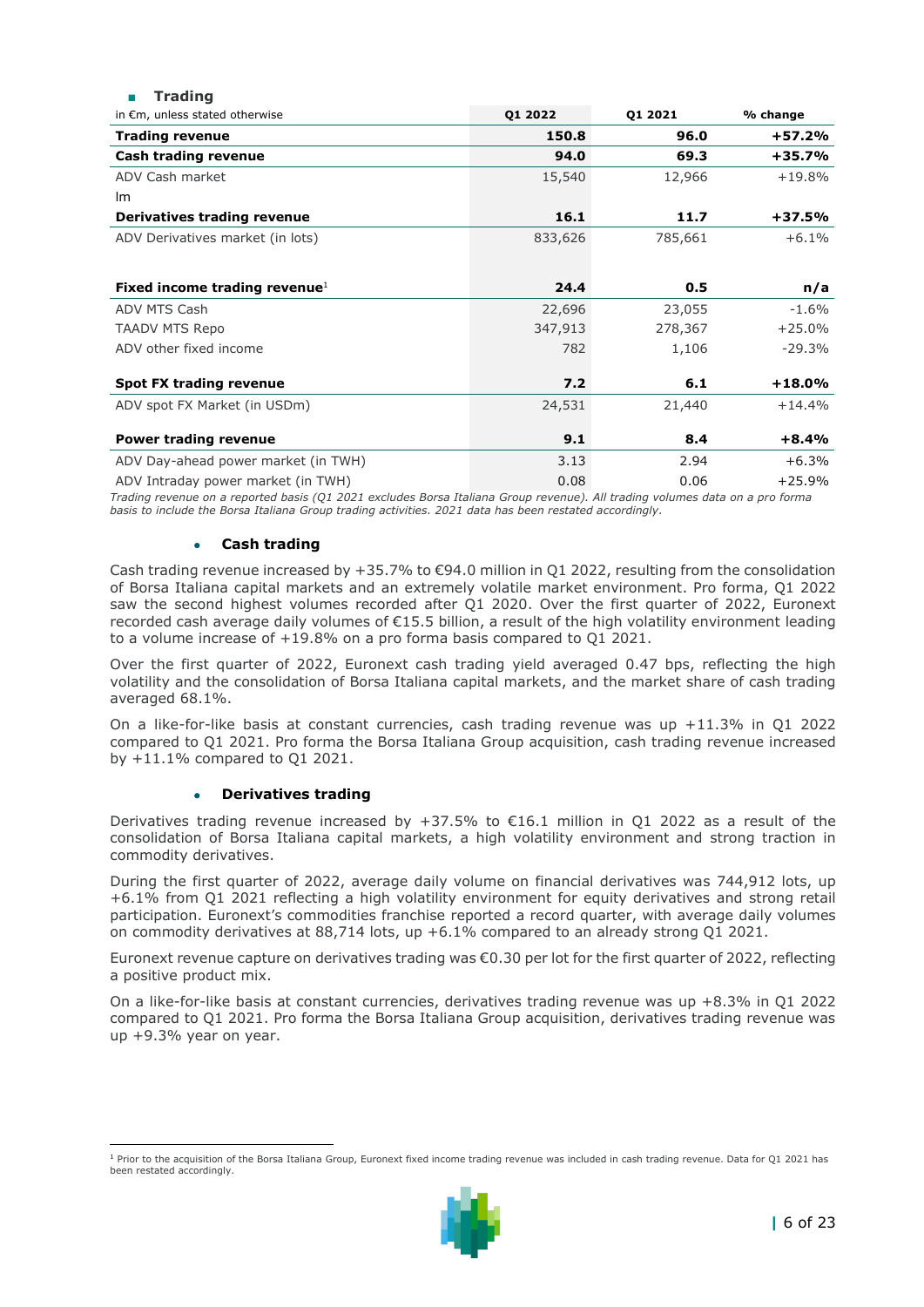#### • **Fixed income trading**

Fixed income trading reported revenue at  $\epsilon$ 24.4 million in O1 2022, compared to  $\epsilon$ 0.5 million in Q1 2021, primarily resulting from the consolidation of MTS. MTS reported a robust performance in markets dominated by increasing interest rates. For the first quarter of 2022, MTS Cash reported €16.9 million of revenue and MTS Repo reported €5.2 million of revenue.

MTS Cash average daily volumes were down -1.6% to €22.7 billion, compared to €23.1 billion in Q1 2021. The first quarter saw strong traction in Repo trading, with term-adjusted average daily volumes up +25.0% to €347.9 billion.

On a like-for-like basis at constant currencies, fixed income trading revenue (solely Euronext perimeter) was down -18.5% in Q1 2022 compared to Q1 2021. Pro forma the Borsa Italiana Group acquisition, fixed income trading revenue increased by +4.7% compared to Q1 2021.

#### • **FX trading**

FX trading reported revenue at €7.2 million in Q1 2022, up +18.0% from Q1 2021. The first quarter of 2022 was the second best quarter ever for Euronext FX (after Q1 2020) in terms of both revenue and average daily volumes, due to the positive impact of heightened overall volatility.

Over the first quarter of 2022, average daily volumes of US\$24.5 billion were recorded, up +14.4% compared to Q1 2021.

On a like-for-like basis at constant currencies, FX trading revenue was up +9.9% in Q1 2022 compared to Q1 2021.

#### • **Power trading**

Power trading reported €9.1 million in revenue in Q1 2022, a solid growth of +8.4% compared to Q1 2021, driven by the increased footprint of Nord Pool in central Europe and a solid performance in the United Kingdom and the Nordics. Over the first quarter of 2022, average daily day-ahead power traded was 3.13TWh, up +6.3% compared to Q1 2021, and average daily intraday power traded was 0.08TWh, up +25.9% compared to Q1 2021.

On a like-for-like basis at constant currencies, power trading revenue was up +4.8% compared to Q1 2021.

#### ■ **Investor Services**

Investor Services reported €2.2m revenue in Q1 2022, representing a slight decrease of -2.4% compared to a very strong Q1 2021 as a reduction of scope offset continued commercial expansion.

On a like-for-like basis at constant currencies, Investor Services revenue was up +7.4% compared to Q1 2021.

#### ■ **Advanced Data Services**

Advanced Data Services revenue was €52.6 million in Q1 2022, up +43.9% from Q1 2021, driven by the consolidation of Borsa Italiana Group data activities and the strong performance of the market data business resulting from a growing number of users and sustained growth of the data solutions offering.

Euronext's ESG index offering continued to grow and diversify, including with the launch of the OBX® ESG, the fourth ESG blue-chip index launched by Euronext, and the introduction of new biodiversity, climate and social indices.

On a like-for-like basis at constant currencies, Advanced Data Services revenue was up +4.0% compared to Q1 2021. Pro forma the Borsa Italiana Group acquisition, Advanced Data Services revenue increased by +3.4% compared to Q1 2021.

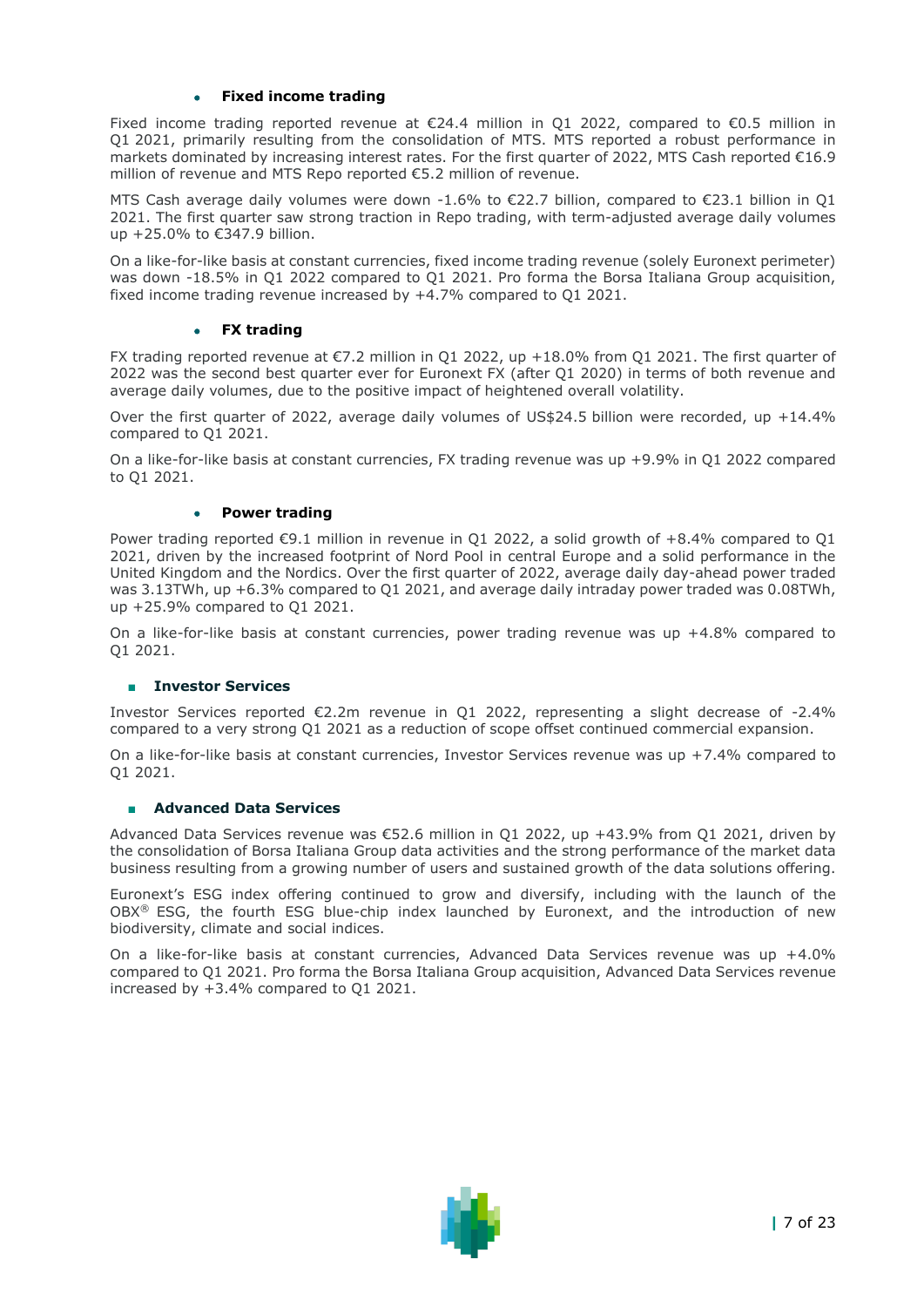| FUSL HAUC                                           |         |         |          |
|-----------------------------------------------------|---------|---------|----------|
| in $\epsilon$ m, unless stated otherwise            | 01 2022 | 01 2021 | % var    |
| Post-trade revenue and income                       | 109.2   | 63.2    | $+72.9%$ |
| Clearing                                            | 31.9    | 17.1    | $+87.2%$ |
| Revenue from LCH SA                                 | 19.4    | 17.1    | $+14.0%$ |
| Revenue from Euronext Clearing                      | 12.5    |         | n/a      |
| Net treasury income through CCP business            | 13.4    |         | n/a      |
| Custody, Settlement and other Post-Trade activities | 63.9    | 46.1    | $+38.6%$ |

#### • **Clearing**

■ **Post Trade**

Clearing revenue was up +87.2% to €31.9 million in Q1 2022, as a result of the consolidation of Euronext Clearing (formerly CC&G) activities and higher revenue from LCH SA driven by increased derivatives volumes. Non-volume related clearing revenue (including membership fees, treasury income received from LCH SA) accounted for €9.4 million out of the total clearing revenue in Q1 2022.

Euronext clearing activities reflected an uplift in cleared volumes across most asset classes in a volatile market environment. In Q1 2022, Euronext Clearing revenues included €2.0 million from derivatives clearing,  $\epsilon$ 4.9 million from equities clearing, and  $\epsilon$ 2.3 million from bonds clearing.

On a like-for-like basis at constant currencies, clearing revenue was up +14.0% compared to Q1 2021. Pro forma the Borsa Italiana Group acquisition, clearing revenue increased by +11.2% compared to Q1 2021.

#### • **Net treasury income**

Net treasury income through the CCP business of Euronext Clearing (formerly CC&G) was €13.4 million in Q1 2022, primarily reflecting lower total spread on cash invested. Pro forma the Borsa Italiana Group acquisition, net treasury income decreased -2.4% compared to  $Q1$  2021<sup>1</sup>.

### • **Custody, Settlement and other Post-Trade activities**

Revenue from Custody, Settlement and other Post-Trade activities, including the activities of Euronext Securities (Copenhagen, Milan, Oslo, Porto), was €63.9 million in Q1 2022, up +38.6% compared to Q1 2021, primarily resulting from the consolidation of Euronext Securities Milan and a greater number of accounts at Euronext Securities Oslo and Euronext Securities Copenhagen. 37,262,448 settlement instructions were processed in the first quarter of 2022 and assets under custody reached €6.4 trillion.

On a like-for-like basis at constant currencies, Custody, Settlement and other Post-Trade revenue was down -2.5% compared to Q1 2021. Pro forma the Borsa Italiana Group acquisition, Custody, Settlement and other post trade revenue was stable compared to Q1 2021.

#### ■ **Euronext Technologies and Other revenue**

Euronext Technologies and Other revenue was €23.1 million in Q1 2022, up +94.5% from Q1 2021 as a result of the consolidation of Borsa Italiana Group technology businesses.

On a like-for-like basis at constant currencies, Euronext Technologies and Other revenue was up  $+1.1\%$ compared to Q1 2021. Pro forma the Borsa Italiana Group acquisition, Euronext Technologies and Other revenue decreased by -2.9% compared to Q1 2021.

<sup>&</sup>lt;sup>1</sup> Q1 2021 pro forma income statement disclosed in appendix

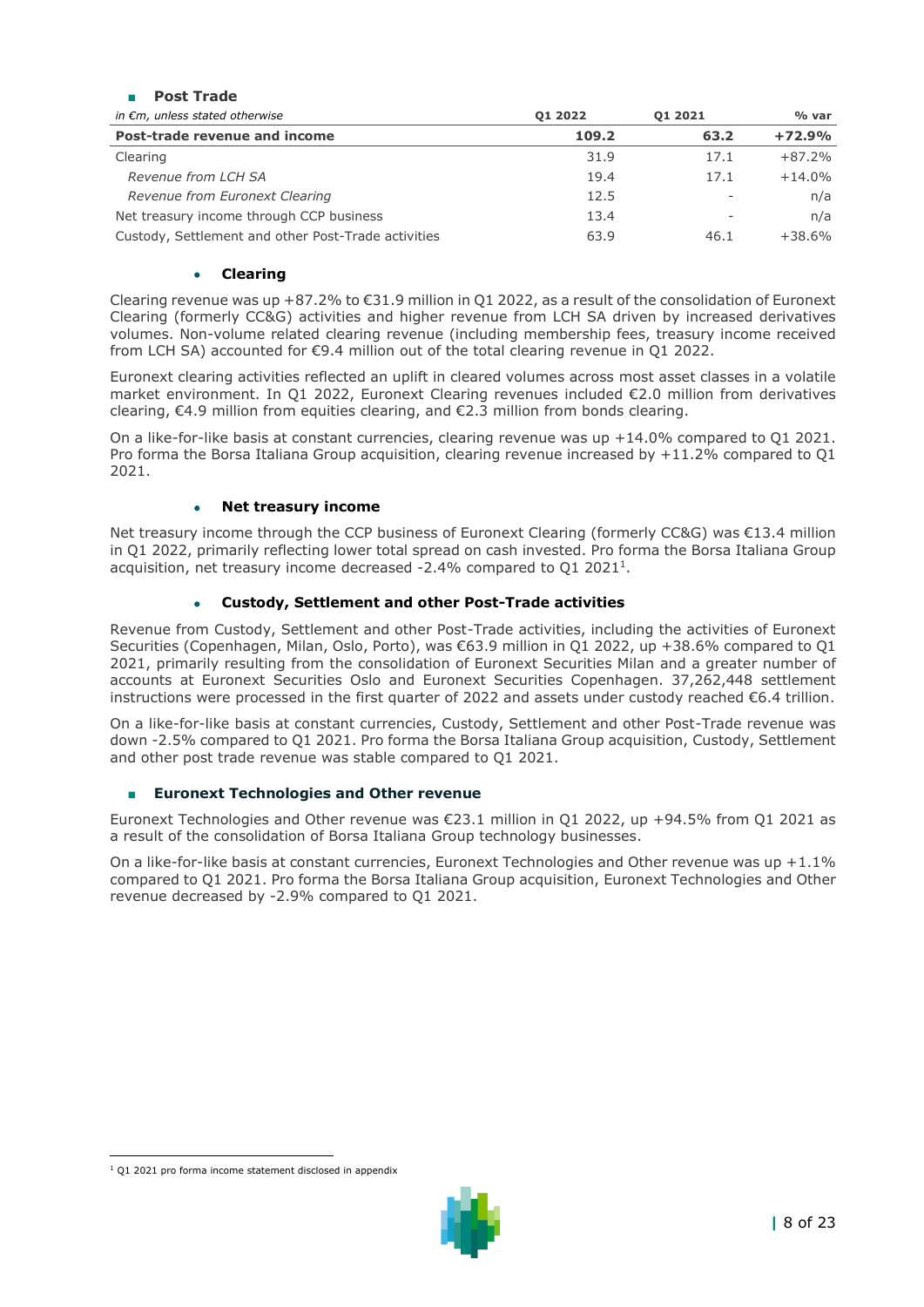# **Corporate highlights since publication of the 2021 Universal Registration Document on 1 April 2022**

#### ■ **Convening of the Annual General Meeting of Euronext N.V.**

On 5 April 2022, Euronext announced that the Annual General Meeting ("AGM") will take place on Wednesday 18 May 2022 at 10:30 CEST at Euronext Amsterdam, Beursplein 5, 1012 JW Amsterdam, The Netherlands.

There will be a live broadcast of the AGM via: [https://channel.royalcast.com/landingpage/euronextwebcast/20220518\\_2/](https://channel.royalcast.com/landingpage/euronextwebcast/20220518_2/)

The documentation is available at: [www.euronext.com/investor-relations/shareholder-meetings](https://www.euronext.com/en/investor-relations/shareholder-meetings)

#### ■ **2022 dividend calendar**

In line with the dividend distribution policy of Euronext, it is proposed to distribute 50% of 2021 reported net profit. As a consequence and subject to the approval of shareholders at the Company's Annual General Meeting to be held on 18 May 2022, the annual gross dividend on the 2021 results to be paid in 2022 amounts to €206.7 million, corresponding to a dividend per share of €1.93.

Payment of the annual dividend would then occur on:

| Ex-dividend date: |  | 23 May 2022 |
|-------------------|--|-------------|
|                   |  |             |

- **-** Record date: 24 May 2022
- **-** Payment date: 25 May 2022

#### ■ S&P revises outlook on Euronext to 'Positive', affirms 'BBB' Rating

On 17 May 2022, S&P Global Ratings revised its outlook on Euronext to 'Positive' from 'Stable' and affirmed their 'BBB/A-2' ratings on Euronext.

#### ■ **Developments of the Ukraine crisis**

Euronext does not own any entities in Russia, Belarus or Ukraine and the Group has a limited activity with clients and/or entities based in those countries. Similarly, the Group does not have critical vendors that are linked to Russia, Belarus or Ukraine. The impact of the crisis on business and vendor support is limited.

The Group is closely monitoring further developments and will continuously adapt its risk assessment to the current situation.

#### ■ **Core Data Centre migration update**

Euronext announced in April 2021 the strategic decision to migrate its Core Data Centre from Basildon, in the United Kingdom, to Bergamo, in Italy.

The migration is a response to multiple factors, including the dynamic created by Brexit and a strong rationale to locate the Group's Core Data Centre in a European Union country where Euronext operates a large business. This transformative move, managed in collaboration with clients, marks a milestone in bringing back to the European Union the data centre that handles 25% of European trading volumes.

This migration will allow Euronext to fully control and directly manage its core IT infrastructure, and provide clients with a key service that was previously outsourced. This will also allow the generation of colocation revenues, embedded in the upgraded synergies. Clients will benefit from a state-of-the-art colocation facility, and since this data centre is 100% powered by renewable energy sources, clients will see their own carbon footprints reduced. The date targeted for the first part of the Group Core Data Centre migration, as announced in November 2021, is 6 June 2022. The Core Data Centre migration has been timed in order to pave the way for the migration of the Borsa Italiana equity and derivatives markets onto Euronext Optiq® trading technology by mid-2023.

Euronext has successfully finalised the build phase of the Core Data Centre, which focused on setting up the production infrastructure (servers and networks) and the colocation room (client racks). Client connectivity has been implemented and is now operational. Optiq®, Euronext's proprietary state-ofthe-art technology, has also been successfully installed in Bergamo. The colocation and connectivity offerings have been designed and shared with clients. Euronext has rolled-out the client installation

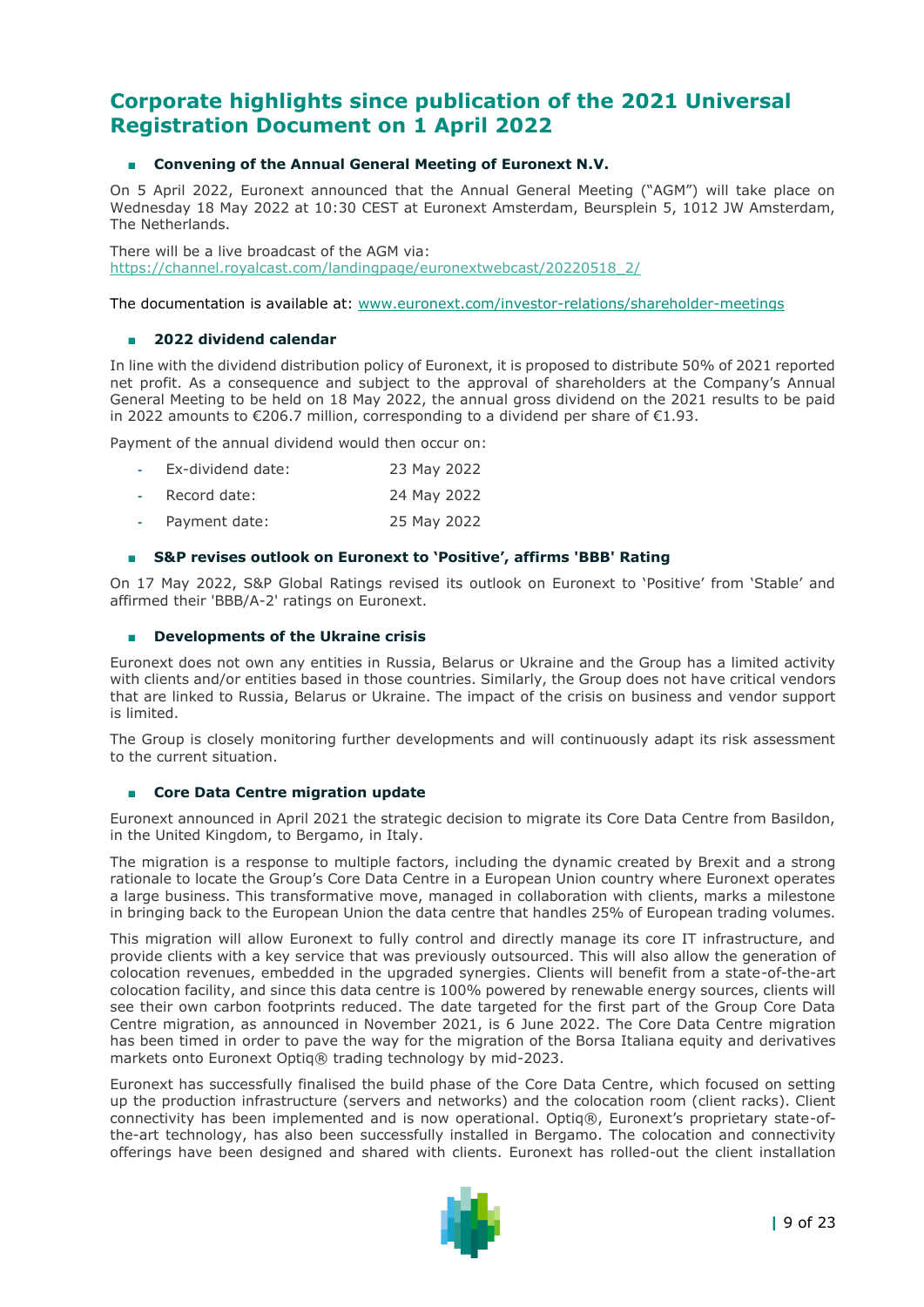(equipment shipping, installation, and testing), which is almost finalised. The first successful tests connecting clients to the production environment in Bergamo confirmed the readiness for the upcoming migration in June 2022.

#### ■ **Progress on the pillars of Euronext's ESG commitment**

Euronext has advanced its "Fit for 1.5°" climate commitment with the launch of the OBX® ESG index in Norway and the AEX® ESG index in the Netherlands in May 2022, joining Euronext's growing franchise of national blue-chip ESG indices. Beyond blue-chip ESG indices, Euronext has introduced a number of products tailored towards evolving business challenges, such as the Euronext French Employment 40 EW Index. The relevance of Euronext's ESG index franchise has been recognised by Finance for Tomorrow, which identified Euronext as a leading contributor to the protection of biodiversity<sup>1</sup> thanks to its biodiversity index solutions, such as the Euronext ESG Biodiversity Screened World Index.

In the first quarter of 2022, Euronext welcomed four new sustainability-linked bonds (SLBs) to its markets. L'Oréal, Carrefour, Sanofi and Pernod Ricard listed SLBs on Euronext Paris, which link coupon payments to the achievement of sustainability objectives.

As part of its ESG commitment, Euronext recognises the impact it can have on its partners and society at large. Euronext has therefore become a founding member of Sustainable Trading, a non-profit membership network that aims to drive the ESG transition across financial markets. Furthermore, Euronext published the "Euronext Guide for ESG reporting - Target 1.5°C". This guide aims to help companies engage in climate change mitigation policies with the support of their investors.

Euronext has also joined forces with Climate Fresk to train its employees through climate workshops aimed at developing awareness and the ability to act at individual and company level. Euronext has already trained 200 employees across all European locations and is now rolling out the second phase of the project with the ambition to train 30% of its staff by the end of June 2022.

With the planned migration to its new Core Data Centre powered by renewable energy, much of which is self-produced, on 6 June 2022, Euronext expects to reach the next significant milestone of its ESG commitment in Q2 2022. Euronext will disclose its SBTi (Science-Based Targets initiative) targets in June 2022.

#### Strategic partnership agreement between Euronext Securities and Spafid on issuer **services**

On 3 March 2022, Euronext Securities Milan and Spafid announced the agreement of a strategic partnership whereby Euronext Securities Milan will acquire the General Meetings, Designated Representative, and Shareholder's Register activities of Spafid, and Euronext Securities Milan and Spafid will establish a closer cooperation aimed at mutually supporting the development of their respective core businesses2.

The acquisition is an important step to further develop local added-value services to issuers, and to deliver on Euronext Securities' ambition to converge issuers services across all its locations (Denmark, Norway, Portugal and Italy).

Euronext Securities is already providing similar services in Denmark and Norway, and this acquisition marks an important milestone of the Euronext 'Growth for Impact 2024' strategic plan, to pan-Europeanise and scale up Euronext Securities, and specifically to expand added-value services for financial institutions and issuers across all its locations. In Italy, the integration of these activities into Euronext Securities Milan allows clients to benefit from the comprehensive and end-to-end management of the entire shareholder process.

#### **Disposal of Euronext Funds360**

On 30 March 2022, Euronext completed the sale of Euronext Funds360 to FE fundinfo, a global provider of data and tools management for the funds industry. The disposal of Euronext Funds360 is not expected to have a material impact on Euronext revenue.

<sup>&</sup>lt;sup>2</sup> The transaction is subject to the completion of the information and union consultation procedure. The closing is expected in Q2 2022.



<sup>&</sup>lt;sup>1</sup> Source: Report ['Finance & Biodiversité: l'écosystème français',](https://gbr01.safelinks.protection.outlook.com/?url=https%3A%2F%2Ffinancefortomorrow.com%2Factualites%2Ffinance-biodiversite-lecosysteme-francais%2F&data=05%7C01%7CPLefebvre%40Euronext.mail.onmicrosoft.com%7Ce0551e1fe9044843b9af08da26d8f4ff%7C315b1ee5c224498b871ec140611d6d07%7C0%7C0%7C637865010515559990%7CUnknown%7CTWFpbGZsb3d8eyJWIjoiMC4wLjAwMDAiLCJQIjoiV2luMzIiLCJBTiI6Ik1haWwiLCJXVCI6Mn0%3D%7C3000%7C%7C%7C&sdata=ZaB%2FUdaprsMtJ%2FlXBBjFw%2F4bGrX%2FNrqw%2BwQ8H2fYcLw%3D&reserved=0) Finance for tomorrow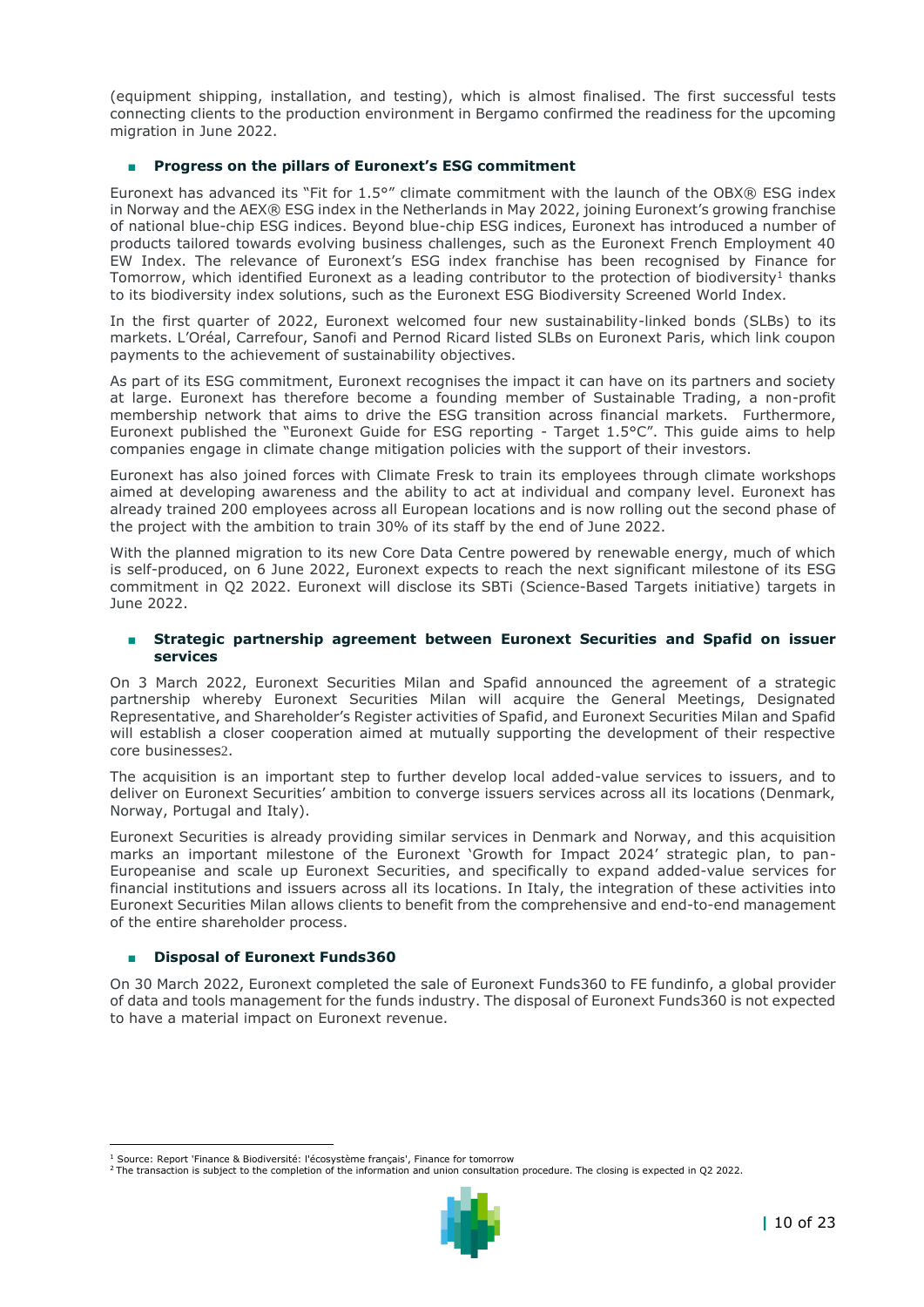#### ■ **April 2022 Volumes**

In April 2022, the average daily transaction value on the Euronext cash order book stood at €11,900 million, up +5.7% compared to the same period last year.

The overall average daily volume on Euronext derivatives stood at 759,707 contracts (-1.7% compared to April 2021) and the open interest was 30,335,960 contracts at the end of April 2022 (+12.3% compared to the end of April 2021).

The average daily volume on Euronext FX's spot foreign exchange market stood at \$24,633 million in April 2022, up +38.0% compared to the same period last year.

MTS Cash average daily volumes were down -2.9% to €24,476 million in April 2022, MTS Repo term adjusted average daily volume stood at €349,885 million, up +29.4% compared to the same period last year.

Euronext Clearing cleared 6,522,270 shares in April 2022, -6.1% compared to April 2021. €1,890 billion of wholesale bonds were cleared in April 2022 (double counted), +20.5% compared to the same period in 2021. 549,208 bond retail contracts were cleared in April 2022 (double counted), -4.1% compared to April 2021. The number of derivatives contracts cleared was down -3.4% compared to April 2021, at 1,634,300 contracts (single counted).

Euronext Securities reported 8,839,804 settlement instructions in April 2022, -19.0% compared to the same period last year. The total Assets Under Custody amount to €6.4 trillion in April 2022, up +3.6% compared to April 2021.

#### ■ **Appointment of Manuel Bento as Chief Operating Officer and member of the Managing Board of Euronext N.V.**

On 17 May 2022, Euronext announced that Manuel Bento has been nominated as Chief Operating Officer and member of the Managing Board of Euronext N.V. by the Supervisory Board of Euronext N.V., following Georges Lauchard's decision to resign from his position of COO and member of the Managing Board of Euronext N.V. as per 1 July, to return to London to pursue other personal and professional projects. The Managing Board of Euronext N.V. thanks Georges Lauchard for his significant contribution in leading critical projects to transform Euronext over the past two years, in particular to improve and scale operating performance standards and practices across the Group. The nomination of Manuel Bento will be effective on 10 June 2022 to ensure a smooth and orderly transition with Georges Lauchard until his departure.

Manuel Bento is currently CEO of Euronext Technologies in Porto and CTO IT Transversal. In the last six years, he held various technology and operations positions, and led major transformation programmes within Euronext since joining in 2016. He has been responsible for delivering several critical projects such as the set up of Porto technology centre, the development of Euronext cyber security platform, the integration of new capital markets and companies into Euronext group, including the migration of the Norwegian markets onto the Optiq® platform. As COO of Euronext N.V., Manuel Bento will oversee operational strategy, policies, and execution in support of Euronext's ambition to build the leading market infrastructure in Europe. He will assure continuity in the smooth and timely delivery of the key technology projects of Euronext, including the Core Data Centre migration to Bergamo, Italy, and the migration of Borsa Italiana capital markets to Optiq®.

Prior to Euronext, Manuel was head of IT Group at SIBS Forward Payment Systems, in charge of the overall technology practice. The appointment of Manuel Bento as member of the Managing Board of Euronext N.V. is subject to regulatory and shareholders approvals.

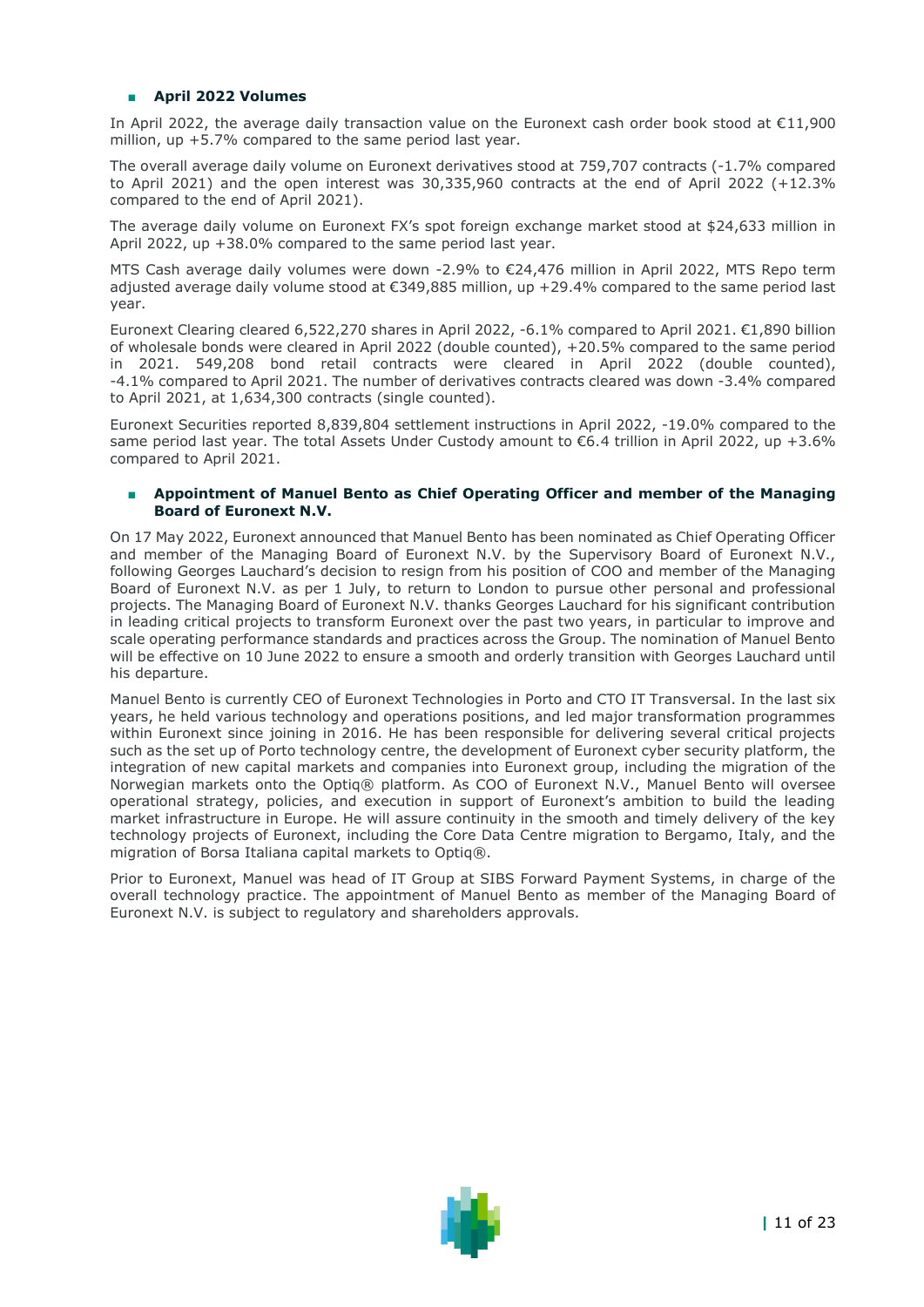# **Agenda**

A conference call and a webcast will be held on 18 May 2022, at 09.00am CEST (Paris time) / 08.00am BST (London time):

#### **Conference call:**

To connect to the conference call, please dial:

| <b>UK Number:</b> | +44 33 0551 0200  | <b>NO Number:</b> | +47 2 156 3318    |
|-------------------|-------------------|-------------------|-------------------|
| <b>FR Number:</b> | +33 1 70 37 71 66 | <b>PT Number:</b> | +351 3 0880 2081  |
| <b>NL Number:</b> | +31 20 708 5073   | <b>IR Number:</b> | +353 1 436 0959   |
| <b>US Number:</b> | $+1$ 212 999 6659 | IT Number:        | +39 06 83360400   |
| <b>BE Number:</b> | +32 2 789 8603    | <b>DE Number:</b> | +49 30 3001 90612 |
|                   |                   |                   |                   |

**Password**: Euronext

#### **Live webcast:**

A live audio webcast and replay after the call will be available at the link below and on the [Euronext Investor Relations webpage](https://www.euronext.com/en/investor-relations)

#### Webcast: **[Euronext Results webcast](https://channel.royalcast.com/landingpage/euronextwebcast/20220518_1/)**

#### **CONTACT ANALYSTS & INVESTORS – [ir@euronext.com](mailto:mediateam@euronext.com)**

| Aurélie Cohen  | +33 1 70 48 24 27 | ir@euronext.com |
|----------------|-------------------|-----------------|
| Clément Kubiak | +33 1 70 48 26 33 | ir@euronext.com |

#### **CONTACTS MEDIA – [mediateam@euronext.com](mailto:mediateam@euronext.com)**

| Aurélie Cohen (Europe)             | +33 1 70 48 24 45  | parispressoffice@euronext.com |
|------------------------------------|--------------------|-------------------------------|
| Marianne Aalders (Amsterdam)       | +31 20 721 41 33   | maalders@euronext.com         |
| Pascal Brabant (Brussels)          | +32 2 620 15 50    | pbrabant@euronext.com         |
| Sandra Machado (Lisbon)            | +351 210 600 614   | smachado@euronext.com         |
| Andrea Monzani (Europe/Milan/Rome) | +39 02 72 42 62 13 | Italypressoffice@euronext.com |
| Cathrine Lorvik Segerlund (Oslo)   | +47 41 69 59 10    | clsegerlund@euronext.com      |
| Sarah Mound (Paris/Dublin)         | +33 1 70 48 24 45  | parispressoffice@euronext.com |
| <b>About Furonext</b>              |                    |                               |

Euronext is the leading pan-European market infrastructure, connecting European economies to global capital markets, to accelerate innovation and sustainable growth. It operates regulated exchanges in Belgium, France, Ireland, Italy, the Netherlands, Norway and Portugal. With close to 2,000 listed issuers and around €6.6 trillion in market capitalisation as of end March 2022, it has an unmatched blue chip franchise and a strong diverse domestic and international client base. Euronext operates regulated and transparent equity and derivatives markets, one of Europe's leading electronic fixed income trading markets and is the largest centre for debt and funds listings in the world. Its total product offering includes Equities, FX, Exchange Traded Funds, Warrants & Certificates, Bonds, Derivatives, Commodities and Indices. The Group provides a multi-asset clearing house through Euronext Clearing, and custody and settlement services through Euronext Securities central securities depositories in Denmark, Italy, Norway and Portugal. Euronext also leverages its expertise in running markets by providing technology and managed services to third parties. In addition to its main regulated market, it also operates a number of junior markets, simplifying access to listing for SMEs.

For the latest news, go to euronext.com or follow us on Twitter [\(twitter.com/euronext\)](https://gbr01.safelinks.protection.outlook.com/?url=https%3A%2F%2Fwww.globenewswire.com%2FTracker%3Fdata%3D2qnjYPOKDmz31k74e0O1QxSfiOyqaaxibSFoeoM2KjQgEkJ35M6F36rkzdIRQmWk1vQ_ZF7E4aYYZ21_PN5vR8tZuHwhyFJiub9_5NLXwhA%3D&data=04%7C01%7CSMachado%40Euronext.mail.onmicrosoft.com%7C9f387e883b2245f14fe508d9aa7f490a%7C315b1ee5c224498b871ec140611d6d07%7C0%7C0%7C637728285924998796%7CUnknown%7CTWFpbGZsb3d8eyJWIjoiMC4wLjAwMDAiLCJQIjoiV2luMzIiLCJBTiI6Ik1haWwiLCJXVCI6Mn0%3D%7C3000&sdata=MhBq%2F3%2BcBBYqpM%2Ba3HBjPwX9mX70zfkV1BbqoBkFLDo%3D&reserved=0) and LinkedIn [\(linkedin.com/euronext](https://gbr01.safelinks.protection.outlook.com/?url=https%3A%2F%2Fwww.globenewswire.com%2FTracker%3Fdata%3Dvv3eybSepnBlAuRM492BX84waIM4Nv50I0tgR15gwR4zz6rZH3rBghJQ9GHMlgWYbe6v4RXZnVBLjfrxdTvVNdApDPxr2iCwptLTwE-vFneATp6EotRWUCwqySSyfcqq&data=04%7C01%7CSMachado%40Euronext.mail.onmicrosoft.com%7C9f387e883b2245f14fe508d9aa7f490a%7C315b1ee5c224498b871ec140611d6d07%7C0%7C0%7C637728285925008752%7CUnknown%7CTWFpbGZsb3d8eyJWIjoiMC4wLjAwMDAiLCJQIjoiV2luMzIiLCJBTiI6Ik1haWwiLCJXVCI6Mn0%3D%7C3000&sdata=XSgY6H8ABcimrAbA30mr5soEgF3lb6OyywrCvcD6tJw%3D&reserved=0)).

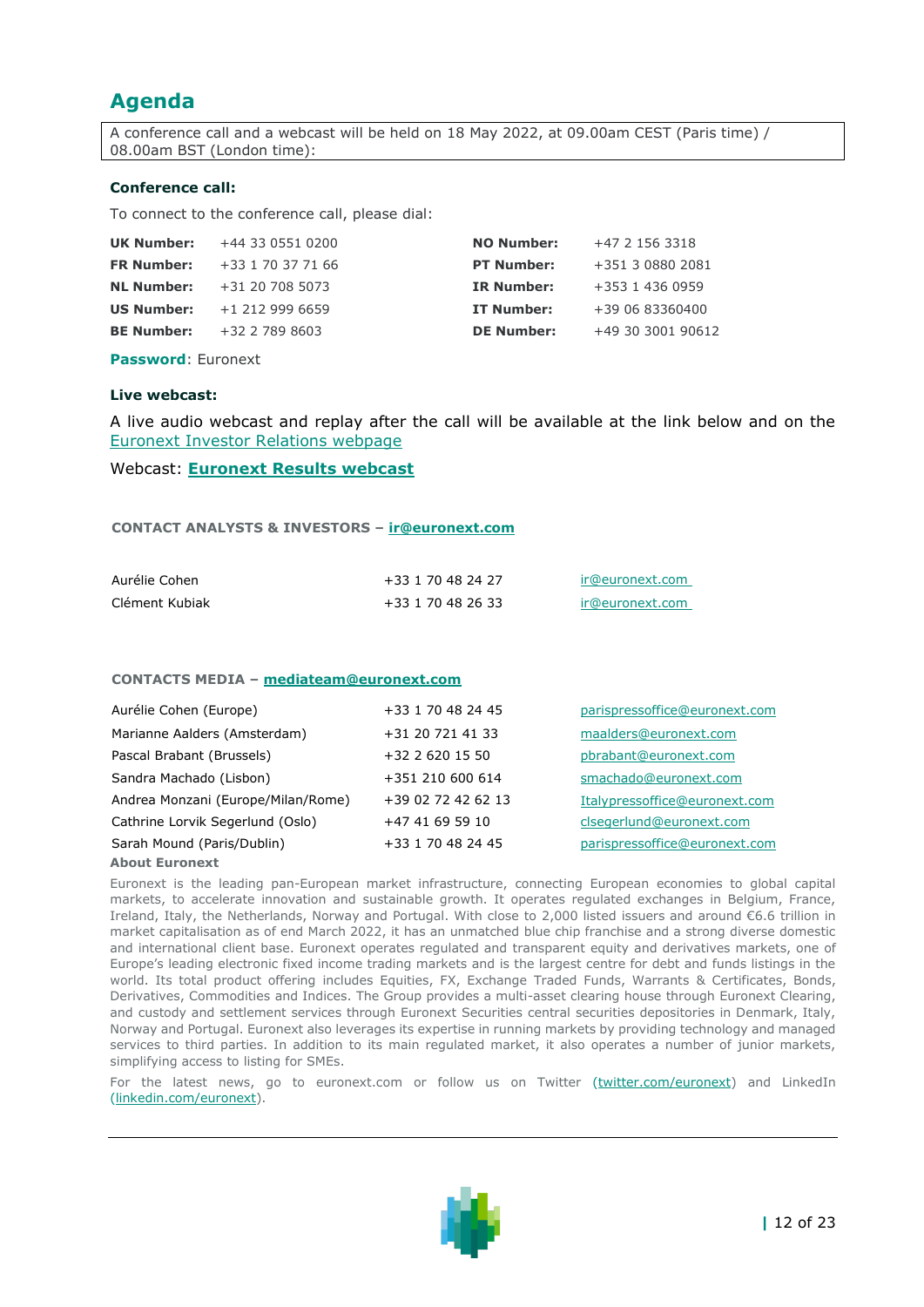#### Disclaimer

This press release is for information purposes only: it is not a recommendation to engage in investment activities and is provided "as is", without representation or warranty of any kind. While all reasonable care has been taken to ensure the accuracy of the content, Euronext does not guarantee its accuracy or completeness. Euronext will not be held liable for any loss or damages of any nature ensuing from using, trusting or acting on information provided. No information set out or referred to in this publication may be regarded as creating any right or obligation. The creation of rights and obligations in respect of financial products that are traded on the exchanges operated by Euronext's subsidiaries shall depend solely on the applicable rules of the market operator. All proprietary rights and interest in or connected with this publication shall vest in Euronext. This press release speaks only as of this date. Euronext refers to Euronext N.V. and its affiliates. Information regarding trademarks and intellectual property rights of Euronext is available at [www.euronext.com/terms-use.](https://www.euronext.com/terms-use)

#### © 2022, Euronext N.V. - All rights reserved.

The Euronext Group processes your personal data in order to provide you with information about Euronext (the "Purpose"). With regard to the processing of this personal data, Euronext will comply with its obligations under Regulation (EU) 2016/679 of the European Parliament and Council of 27 April 2016 (General Data Protection Regulation, "GDPR"), and any applicable national laws, rules and regulations implementing the GDPR, as provided in its privacy statement available at[: www.euronext.com/privacy-policy.](https://www.euronext.com/en/privacy-policy) In accordance with the applicable legislation you have rights with regard to the processing of your personal data: for more information on your rights, please refer to: [www.euronext.com/data\\_subjects\\_rights\\_request\\_information.](https://www.euronext.com/data_subjects_rights_request_information) To make a request regarding the processing of your data or to unsubscribe from this press release service, please use our data subject request form at [connect2.euronext.com/form/data-subjects-rights-request](https://connect2.euronext.com/form/data-subjects-rights-request) or email our Data Protection Officer at [dpo@euronext.com.](mailto:dpo@euronext.com)

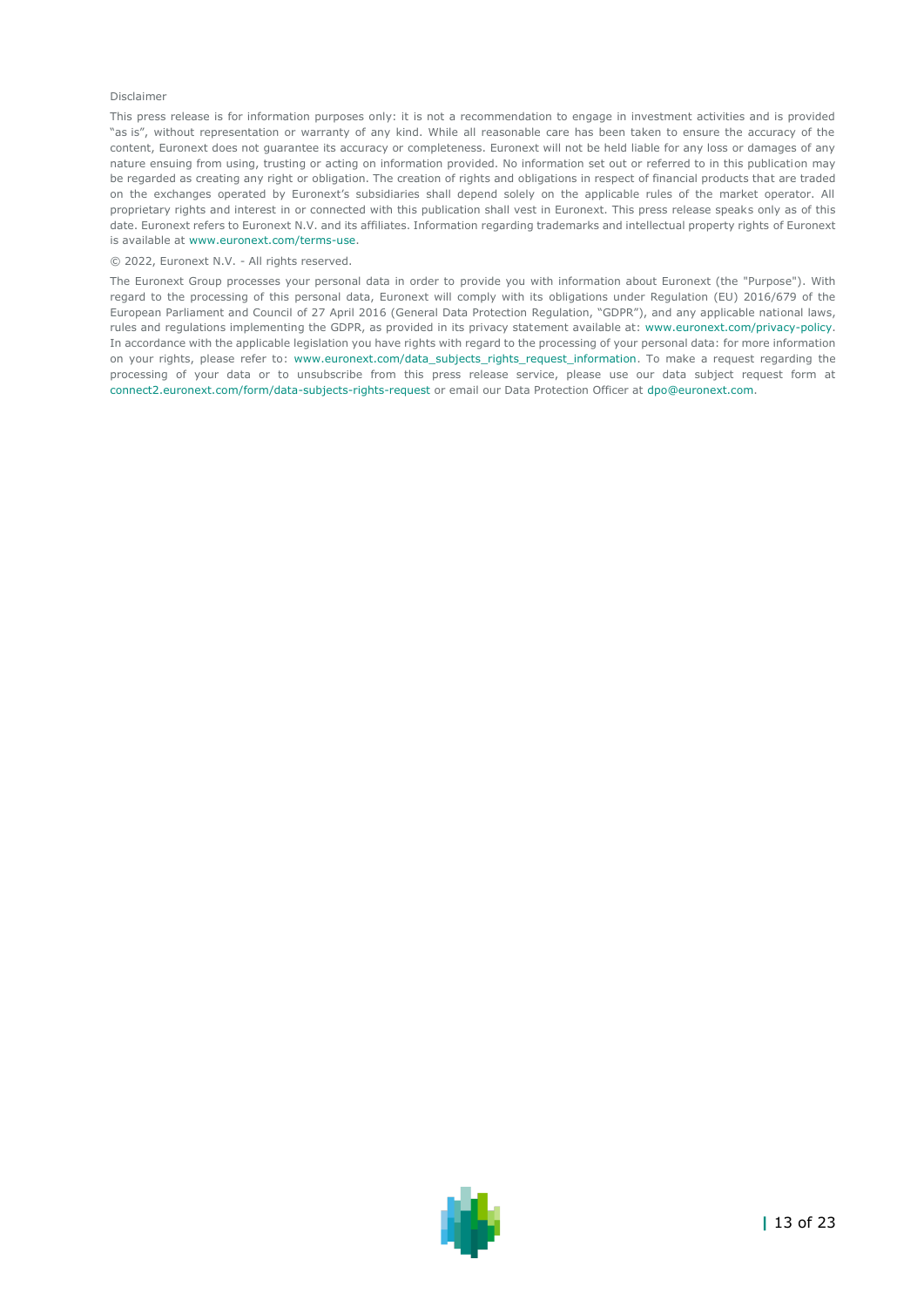# **Appendix**

### **Adjustments in financial disclosure**

To highlight its underlying performance, starting from Q1 2022, Euronext will publish underlying recurring costs, adjusted EBITDA and non-recurring costs.

Euronext will then remove the exceptional items line from its financial statements. Consequently, costs previously reported as exceptional items will from Q1 2022 be included into their respective lines within Euronext operating expenses as non-recurring items.

The €150 million of implementation costs to deliver on the 'Growth for Impact 2024' strategic plan targets are therefore considered as non-recurring items and will be withdrawn from Q1 2022 from underlying recurring costs.

From Q1 2022, the computation of adjusted net income and earnings per share will be adjusted accordingly. The computation of reported net income and earnings per share will not be impacted.

2024 strategic plan targets remain unchanged and are not affected by this change in reporting.

The new non-IFRS indicators are defined below.

#### **Non-IFRS financial measures**

For comparative purposes, the company provides unaudited non-IFRS measures including:

- Operational expenses excluding depreciation and amortisation, underlying operational expenses excluding depreciation and amortisation
- EBITDA, EBITDA margin, adjusted EBITDA, adjusted EBITDA margin

Non-IFRS measures are defined as follows:

- Operational expenses excluding depreciation and amortisation as the total of salary and employee benefits, and other operational expenses
- Underlying operational expenses excluding depreciation and amortisation as the total of salary and employee benefits, and other operational expenses, excluding non-recurring costs
- Adjusted operating profit as the operating profit adjusted for any non-underlying costs, including PPA of acquired businesses
- EBITDA as the operating profit before depreciation and amortisation
- Adjusted EBITDA as the adjusted operating profit before depreciation and amortisation adjusted for any non-underlying operational expenses excluding depreciation and amortisation
- EBITDA margin as EBITDA divided by total revenue and income
- Adjusted EBITDA margin as adjusted EBITDA, divided by total revenue and income
- Adjusted net income, as the net income, share of the parent company shareholders, adjusted for any non-underlying items and related tax impact

Non-IFRS financial measures are not meant to be considered in isolation or as a substitute for comparable IFRS measures and should be read only in conjunction with the consolidated financial statements.

#### **Non-volume related revenue definition**

Non-volume related revenue includes Listing excl. IPOs, Advanced Data Services, Custody Settlement and other post-trade, fixed revenue from the Clearing activities (including for instance NTI and membership fees), Investor Services, Technology Solutions, Other Income and Transitional Revenue.

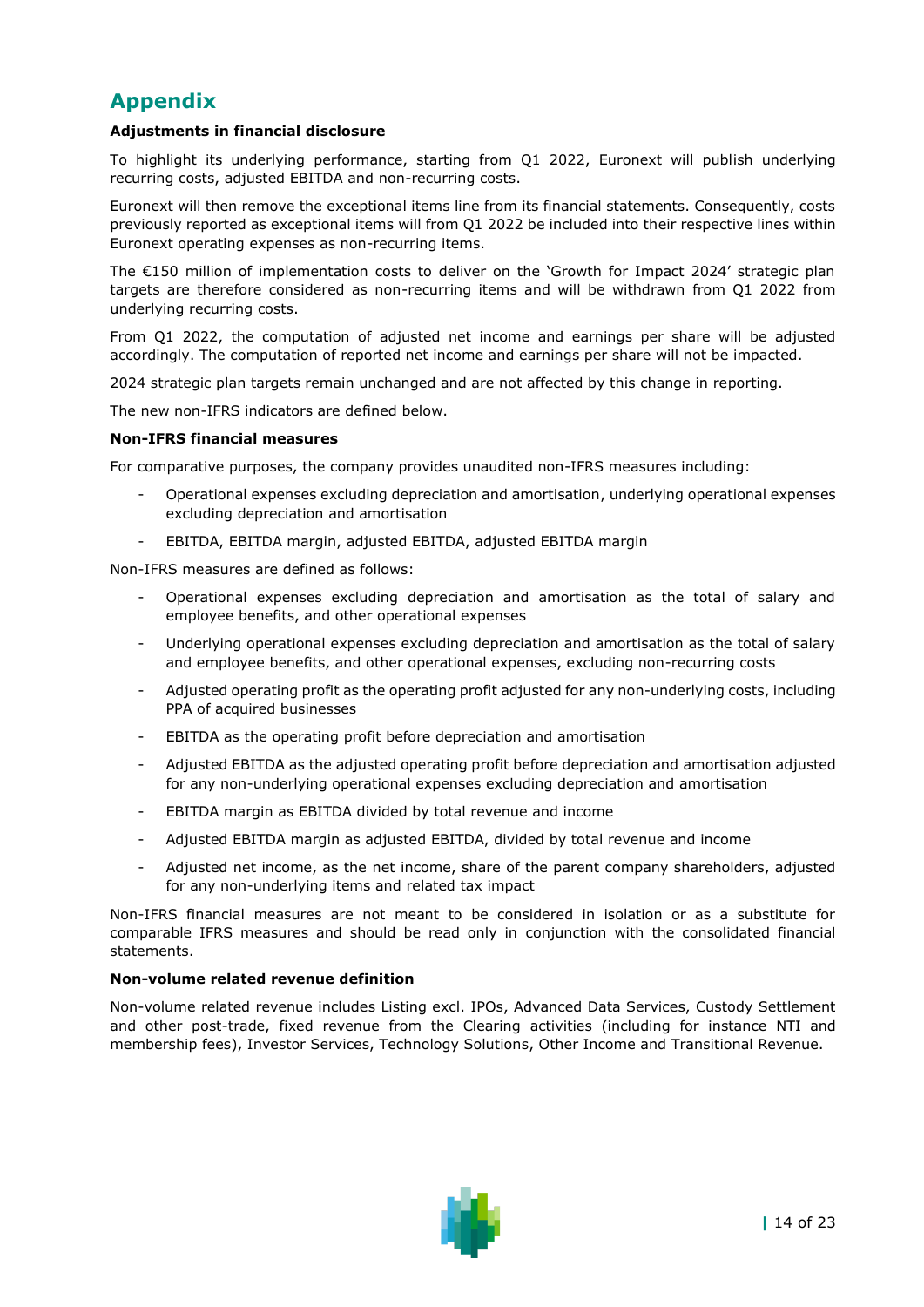## **Adjusted EPS definition**

| In $\epsilon$ m unless stated otherwise       |                          | 01 2022 | 01 2021                         |
|-----------------------------------------------|--------------------------|---------|---------------------------------|
| Net income reported                           |                          | 143.8   | 98.2                            |
| EPS reported (basic, in $\epsilon$ per share) |                          | 1.35    | 1.29                            |
| Adjustments                                   |                          |         |                                 |
| of which operating expenses exc. D&A          |                          | 5.5     | 6.0<br>$\overline{\phantom{a}}$ |
| of which depreciation and amortization        | $\overline{\phantom{a}}$ | 21.8    | 6.4<br>$\overline{\phantom{a}}$ |
| of which net financing expense                |                          | 0.9     | 1.5<br>$\overline{\phantom{a}}$ |
| of which minority interest                    |                          | 0.2     | 0.3                             |
| Tax related to adjustments                    |                          | 7.3     | 2.5                             |
| <b>Adjusted net income</b>                    |                          | 164.4   | 109.4                           |
| Adjusted EPS (basic, in $E$ per share)        |                          | 1.54    | 1.44                            |

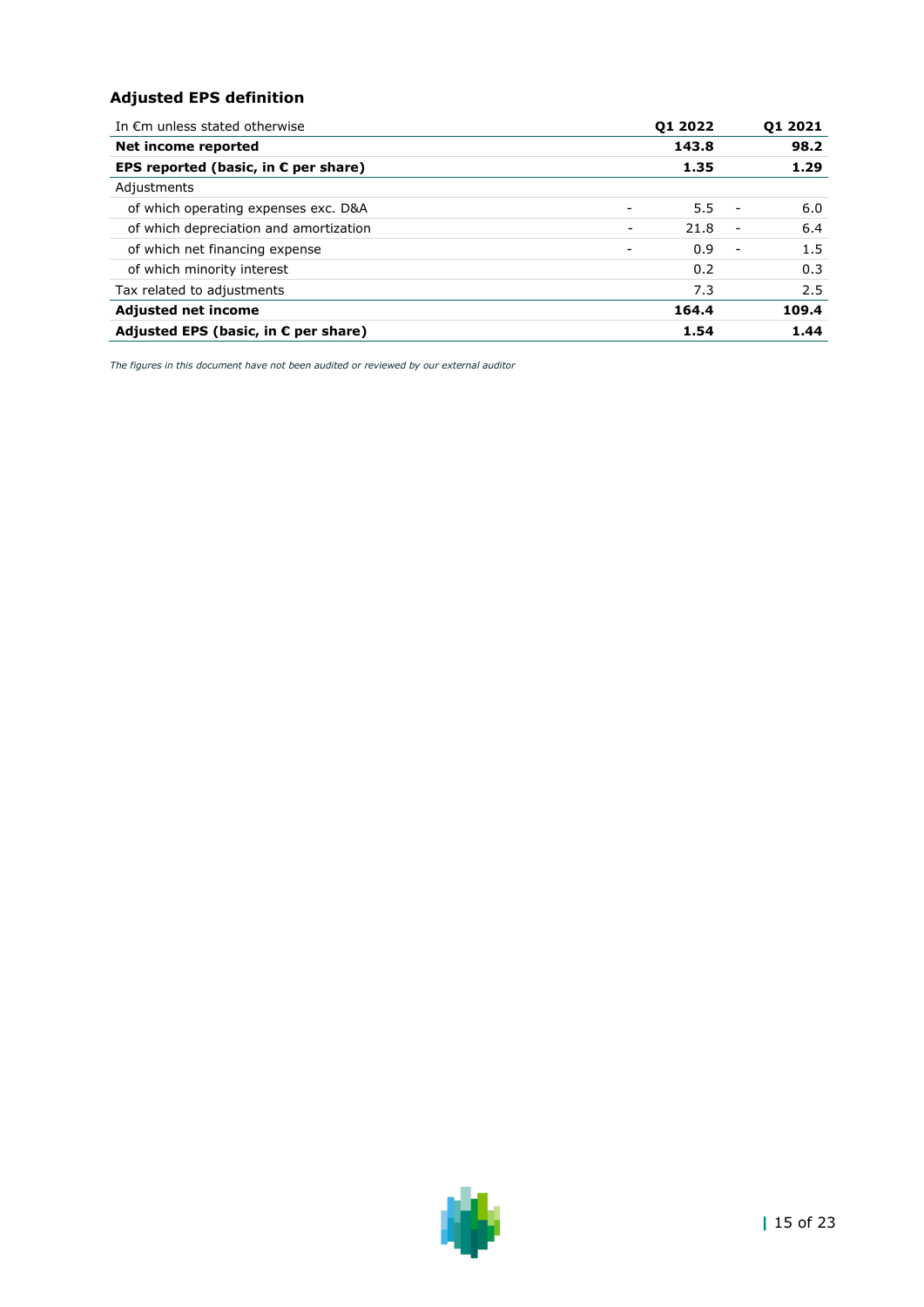## **Consolidated income statement**

|                                                         |            | Q1 2022                  |         |                     | Q1 2021                  |          |
|---------------------------------------------------------|------------|--------------------------|---------|---------------------|--------------------------|----------|
| in $\epsilon$ million, unless stated otherwise          | Underlying | Non-<br>underlying       |         | Reported Underlying | Non-<br>underlying       | Reported |
| <b>Revenue and income</b>                               | 395.7      |                          | 395.7   | 249.2               |                          | 249.2    |
| Listing                                                 | 55.4       |                          | 55.4    | 38.8                |                          | 38.8     |
| Trading revenue, of which                               |            |                          |         |                     |                          |          |
| Cash trading                                            | 94.0       |                          | 94.0    | 69.3                |                          | 69.3     |
| Derivatives trading                                     | 16.1       |                          | 16.1    | 11.7                |                          | 11.7     |
| Fixed-income trading                                    | 24.4       |                          | 24.4    | 0.5                 |                          | 0.5      |
| FX trading                                              | 7.2        |                          | 7.2     | 6.1                 |                          | 6.1      |
| Power Trading                                           | 9.1        |                          | 9.1     | 8.4                 |                          | 8.4      |
| Investor services                                       | 2.2        |                          | 2.2     | 2.3                 |                          | 2.3      |
| Advanced data services                                  | 52.6       |                          | 52.6    | 36.5                |                          | 36.5     |
| Post-trade, of which                                    |            |                          |         |                     |                          |          |
| Clearing                                                | 31.9       |                          | 31.9    | 17.1                |                          | 17.1     |
| Custody & Settlement and other                          | 63.9       |                          | 63.9    | 46.1                |                          | 46.1     |
| Euronext Technology Solutions & other<br>revenue        | 23.1       |                          | 23.1    | 11.9                |                          | 11.9     |
| Net Financing Income through CCP business               | 13.4       |                          | 13.4    |                     |                          |          |
| Other income                                            | 0.7        |                          | 0.7     | 0.6                 |                          | 0.6      |
| <b>Transitional revenues</b>                            | 1.7        |                          | 1.7     |                     |                          |          |
| <b>Operating expenses excluding D&amp;A</b>             | (143.6)    | (5.5)                    | (149.1) | (98.0)              | (6.0)                    | (104.0)  |
| Salaries and employee benefits                          | (70.9)     | (1.5)                    | (72.4)  | (55.7)              | (0.5)                    | (56.2)   |
| Other operational expenses, of which                    | (72.7)     | (4.0)                    | (76.7)  | (42.3)              | (5.5)                    | (47.8)   |
| System & communication                                  | (28.8)     | (0.3)                    | (29.2)  | (10.9)              | $\overline{\phantom{a}}$ | (10.9)   |
| Professional services                                   | (14.7)     | (3.7)                    | (18.4)  | (13.3)              | (6.5)                    | (19.8)   |
| Clearing expense                                        | (9.0)      | $\overline{\phantom{a}}$ | (9.0)   | (8.1)               | $\overline{\phantom{a}}$ | (8.1)    |
| Accommodation                                           | (2.9)      | 0.0                      | (2.9)   | (1.8)               |                          | (1.8)    |
| Other operational expenses                              | (17.1)     | (0.0)                    | (17.2)  | (8.2)               | 1.0                      | (7.3)    |
| <b>EBITDA</b>                                           | 252.2      | (5.5)                    | 246.7   | 151.2               | (6.0)                    | 145.2    |
| EBITDA margin                                           | 63.7%      |                          | 62.3%   | 60.7%               |                          | 58.3%    |
| Depreciation & amortisation                             | (18.5)     | (21.8)                   | (40.2)  | (9.6)               | (6.4)                    | (16.0)   |
| Total expenses                                          | (162.0)    | (27.3)                   | (189.3) | (107.6)             | (12.4)                   | (120.0)  |
| <b>Operating profit</b>                                 | 233.7      | (27.2)                   | 206.4   | 141.6               | (12.4)                   | 129.2    |
| Net financing income / (expense)                        | (9.0)      | (0.9)                    | (9.9)   | (3.3)               | (1.5)                    | (4.8)    |
| Results from equity investment                          | 3.1        |                          | 3.1     | 11.7                |                          | 11.7     |
| Profit before income tax                                | 227.8      | (28.2)                   | 199.6   | 150.1               | (14.0)                   | 136.1    |
| Income tax expense                                      | (59.4)     | 7.3                      | (52.0)  | (39.7)              | 2.5                      | (37.2)   |
| Non-controlling interests                               | (4.0)      | 0.2                      | (3.8)   | (0.9)               | 0.3                      | (0.7)    |
| Net income, share of the parent company<br>shareholders | 164.4      | (20.6)                   | 143.8   | 109.4               | (11.2)                   | 98.2     |
| EPS (basic, in $\varepsilon$ )                          | 1.54       |                          | 1.35    | 1.44                |                          | 1.29     |
| EPS (diluted, in $\epsilon$ )                           | 1.54       |                          | 1.35    | 1.43                |                          | 1.29     |

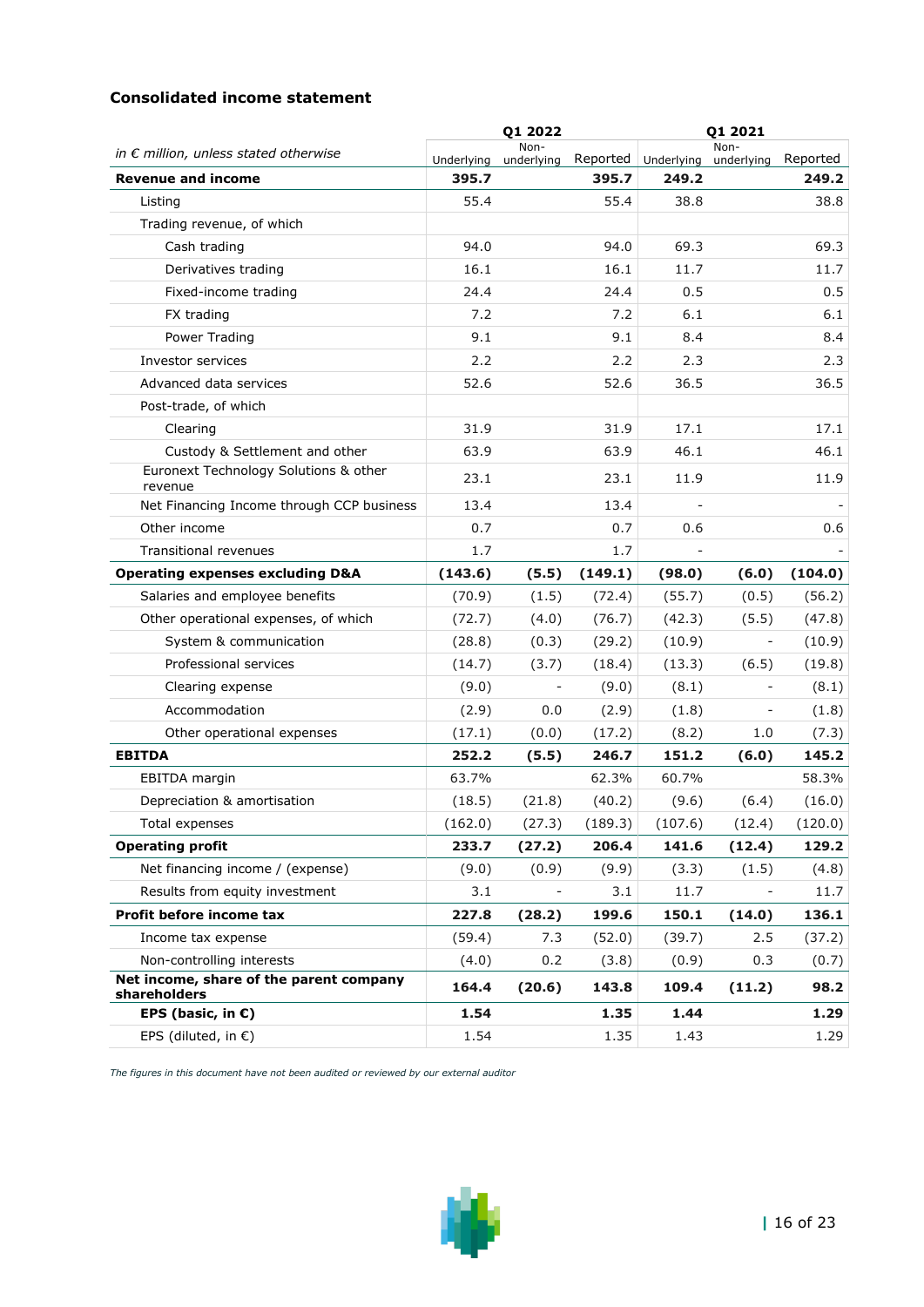## **Consolidated comprehensive income statement**

|                                                                                                                  |        | 01 2022 01 2021 |
|------------------------------------------------------------------------------------------------------------------|--------|-----------------|
| <b>Profit for the period</b>                                                                                     | 147.6  | 98.9            |
|                                                                                                                  |        |                 |
| Other comprehensive income                                                                                       |        |                 |
| Items that may be reclassified to profit or loss:                                                                |        |                 |
| - Exchange differences on translation of foreign operations                                                      | 29.9   | 45.0            |
| - Income tax impact on exchange differences on translation of foreign operations                                 | (3.4)  | (5.3)           |
| - Change in value of debt investments at fair value through other comprehensive income                           | (20.2) |                 |
| - Income tax impact on change in value of debt investments at fair value through<br>other comprehensive income   | 5.8    |                 |
| Items that will not be reclassified to profit or loss:                                                           |        |                 |
| - Change in value of equity investments at fair value through other comprehensive<br>income                      | 0.0    | (0.4)           |
| - Income tax impact on change in value of equity investments at fair value through<br>other comprehensive income |        | 0.2             |
| Other comprehensive income for the period, net of tax                                                            | 12.1   | 39.5            |
| Total comprehensive income for the period                                                                        | 159.8  | 138.3           |
| Comprehensive income attributable to:                                                                            |        |                 |
| - Owners of the parent                                                                                           | 155.4  | 136.7           |
| - Non-controlling interests                                                                                      | 4.3    | 1.6             |

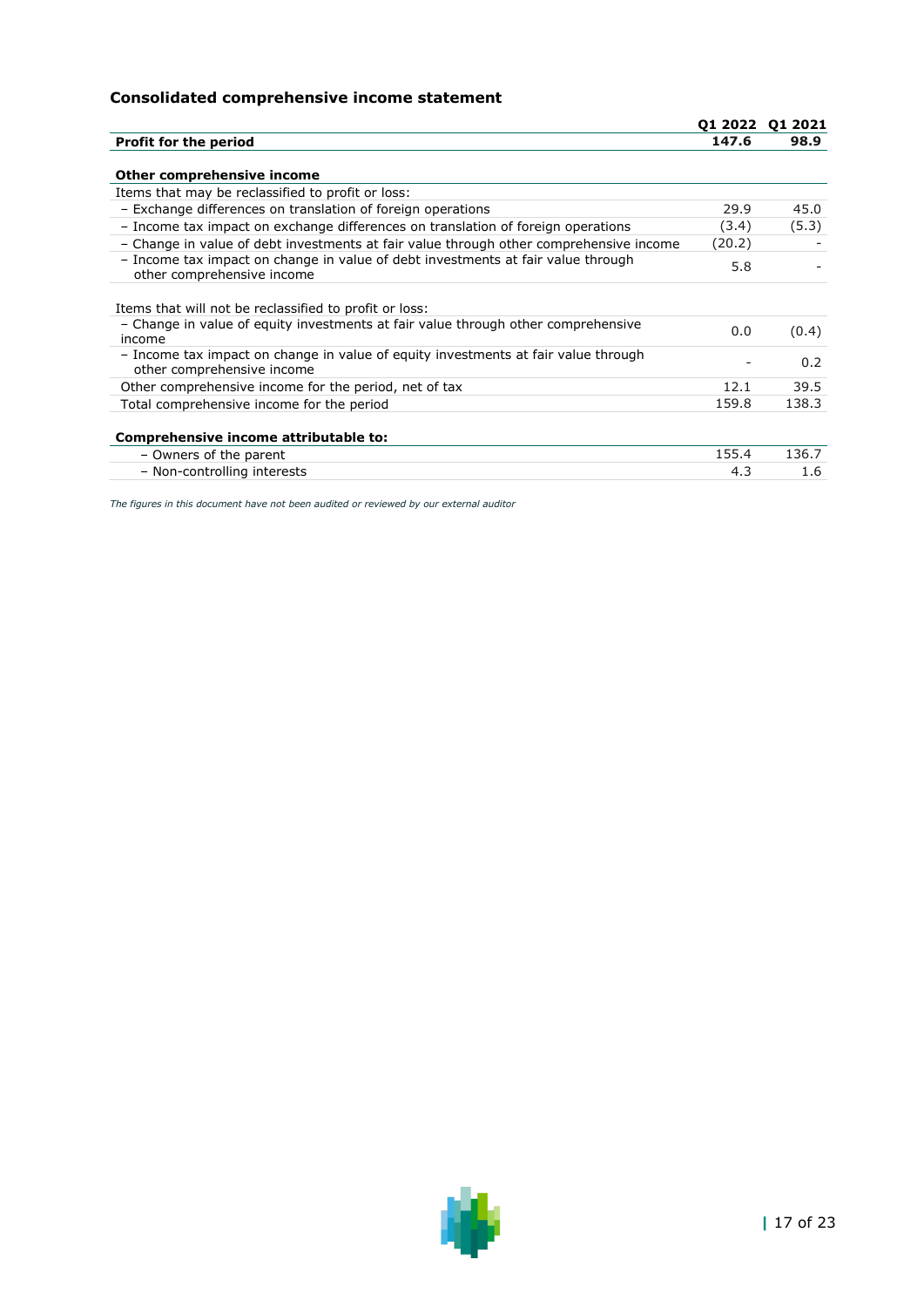## **Consolidated balance sheet**

| in $\epsilon$ million                          |           | <b>31 March 2022</b> 31 December 2021 |
|------------------------------------------------|-----------|---------------------------------------|
| <b>Non-current assets</b>                      |           |                                       |
| Property, plant and equipment                  | 100.0     | 97.6                                  |
| Right-of-use assets                            | 59.2      | 66.2                                  |
| Goodwill and other intangible assets           | 6,184.8   | 6,178.1                               |
| Deferred income tax assets                     | 41.2      | 37.5                                  |
| Investments in associates and joint ventures   | 72.4      | 69.2                                  |
| Financial assets at fair value through OCI     | 257.6     | 258.1                                 |
| Other non-current assets                       | 4.2       | 4.2                                   |
| <b>Total non-current assets</b>                | 6,719.4   | 6,710.8                               |
| <b>Current assets</b>                          |           |                                       |
| Trade and other receivables                    | 607.8     | 416.6                                 |
| Income tax receivable                          | 9.0       | 10.0                                  |
| Derivative financial instruments               | 2.2       | 11.9                                  |
| CCP clearing business assets                   | 167,265.0 | 137,750.9                             |
| Other current financial assets                 | 168.1     | 157.6                                 |
| Cash & cash equivalents                        | 1,154.8   | 804.4                                 |
| <b>Total current assets</b>                    | 169,206.9 | 139,151.3                             |
|                                                | 5.5       | 6.4                                   |
| Assets from disposal groups held for sale      | 175,931.8 | 145,868.5                             |
| <b>Total assets</b>                            |           |                                       |
| <b>Equity</b>                                  |           |                                       |
| Shareholders' equity                           | 3,805.1   | 3,647.6                               |
| Non-controlling interests                      | 89.5      | 85.3                                  |
| <b>Total Equity</b>                            | 3,894.7   | 3,732.9                               |
| <b>Non-current liabilities</b>                 |           |                                       |
| Borrowings                                     | 3,034.9   | 3,044.4                               |
| Lease liabilities                              | 40.2      | 50.7                                  |
| Deferred income tax liabilities                | 587.2     | 592.4                                 |
| Post-employment benefits                       | 32.2      | 32.1                                  |
| <b>Contract liabilities</b>                    | 68.6      | 70.3                                  |
| Other provisions                               | 9.0       | 8.8                                   |
| <b>Total Non-current liabilities</b>           | 3,772.1   | 3,798.8                               |
| <b>Current liabilities</b>                     |           |                                       |
| Borrowings                                     | 24.2      | 17.4                                  |
| Lease liabilities                              | 26.0      | 21.0                                  |
| CCP clearing business liabilities              | 167,267.2 | 137,732.4                             |
| Income tax payable                             | 69.5      | 42.1                                  |
| Trade and other payables                       | 735.2     | 439.9                                 |
| Contract liabilities                           | 140.6     | 80.5                                  |
| Other provisions                               | 1.4       | 2.3                                   |
| <b>Total Current liabilities</b>               | 168,264.1 | 138,335.5                             |
|                                                |           |                                       |
| Liabilities from disposal groups held for sale | 1.1       | 1.3                                   |
| <b>Total equity and liabilities</b>            | 175,931.8 | 145,868.5                             |

*The consolidated Balance Sheet per 31 March 2022 includes the Euronext Clearing (CC&G) business assets and liabilities*

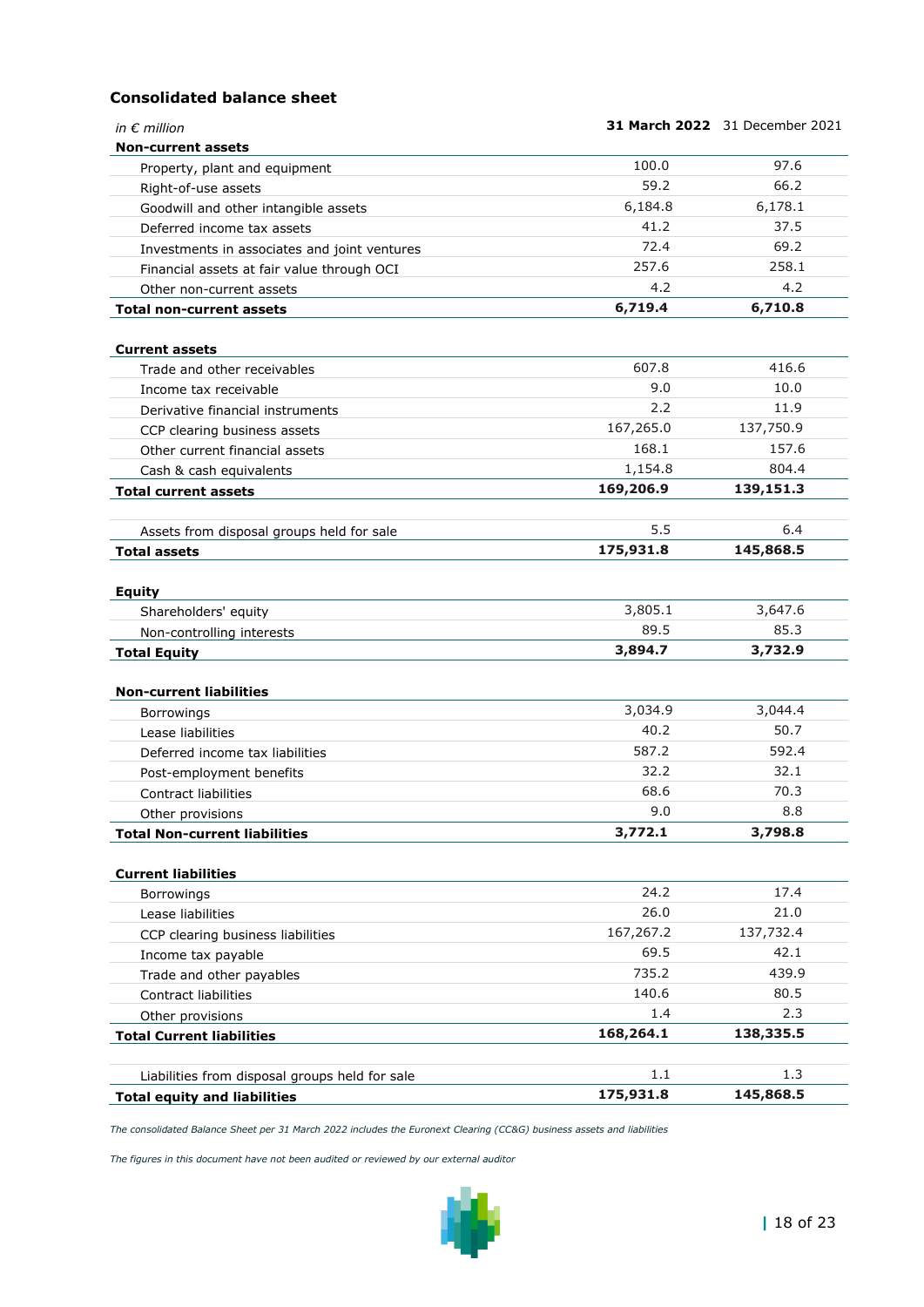## **Consolidated statement of cash flows**

| in $\epsilon$ million                                                                    | Q1 2022                  | Q1 2021 |
|------------------------------------------------------------------------------------------|--------------------------|---------|
| <b>Profit before tax</b>                                                                 | 199.6                    | 136.1   |
| Adjustments for:                                                                         |                          |         |
| - Depreciation and amortisation                                                          | 40.2                     | 16.0    |
| - Share based payments                                                                   | 2.8                      | 2.4     |
| - Share of profit from associates and joint ventures                                     | (3.1)                    | (2.6)   |
| - Changes in working capital                                                             | 162.1                    | 61.5    |
| Cash flow from operating activities                                                      | 401.6                    | 213.5   |
| Income tax paid                                                                          | (33.0)                   | (27.6)  |
| Net cash flows from operating activities                                                 | 368.6                    | 185.9   |
|                                                                                          |                          |         |
| Cash flow from investing activities<br>Acquisition of subsidiaries, net of cash acquired | $\overline{\phantom{a}}$ | (56.1)  |
| Proceeds from sale of subsidiary                                                         | 0.8                      | 3.3     |
| Purchase of current financial assets                                                     | (11.0)                   | (20.2)  |
| Redemption of current financial assets                                                   | 2.1                      | 10.6    |
| Purchase of property, plant and equipment                                                | (6.7)                    | (2.4)   |
| Purchase of intangible assets                                                            | (10.3)                   | (3.1)   |
| Proceeds from sale of property, plant, equipment and intangible assets                   |                          | 0.1     |
| Dividends received from equity investments                                               |                          | 9.2     |
| Net cash flow from investing activities                                                  | (25.0)                   | (58.9)  |
|                                                                                          |                          |         |
| Cash flow from financing activities                                                      |                          |         |
| Interest paid                                                                            | $\overline{a}$           | (0.1)   |
| Payment of lease liabilities                                                             | (5.8)                    | (2.8)   |
| Acquisitions of own shares                                                               | (0.7)                    | (0.2)   |
| Dividends paid to non-controlling interests                                              |                          | (3.6)   |
| Net cash flow from financing activities                                                  | (6.5)                    | (6.7)   |
| Total cash flow over the period                                                          | 337.1                    | 120.3   |
| Cash and cash equivalents - Beginning of period                                          | 809.4                    | 629.5   |
| Non cash exchange gains/(losses) on cash and cash equivalents                            | 10.6                     | 9.4     |
| Cash and cash equivalents - End of period                                                | 1,157.1                  | 759.2   |
|                                                                                          |                          |         |

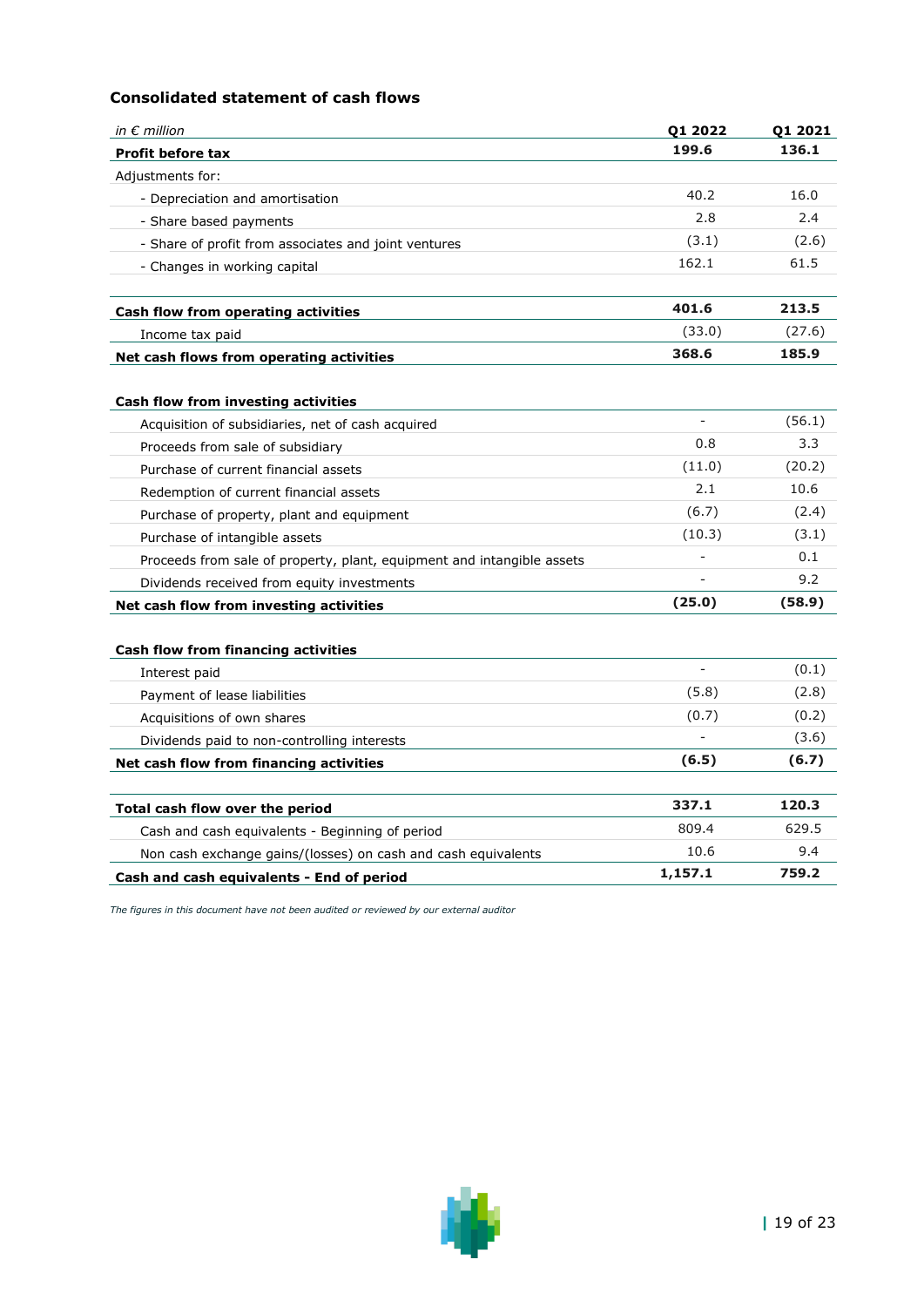## **Last twelves months pro forma income statement**

*For informative purpose only, the financial information provided below have not been audited or reviewed by our external auditor*

|                                                                  | 01 2021            | 02 2021            | 03 2021                  | 04 2021                  | 01 2022           | Last 12<br>months   |
|------------------------------------------------------------------|--------------------|--------------------|--------------------------|--------------------------|-------------------|---------------------|
| in $\epsilon$ million<br><b>Revenue and income</b>               | Pro forma<br>373.2 | Pro forma<br>371.9 | <b>Reported</b><br>350.6 | <b>Reported</b><br>370.1 | Reported<br>395.7 | Pro foma<br>1,488.3 |
| Listing                                                          | 49.3               | 51.4               | 50.8                     | 51.9                     | 55.4              | 209.6               |
| <b>Trading Revenue</b>                                           |                    |                    |                          |                          |                   |                     |
| of which Cash trading                                            | 84.7               | 74.3               | 75.0                     | 79.3                     | 94.0              | 322.6               |
| of which Derivatives trading                                     | 14.7               | 13.8               | 13.5                     | 14.2                     | 16.1              | 57.6                |
| of which Fixed income trading                                    | 23.3               | 24.3               | 23.8                     | 24.2                     | 24.4              | 96.7                |
| of which FX spot trading                                         | 6.1                | 5.7                | 5.6                      | 6.1                      | 7.2               | 24.6                |
| of which Power trading                                           | 8.4                | 6.6                | 6.3                      | 8.5                      | 9.1               | 30.6                |
| <b>Investor Services</b>                                         | 2.3                | 2.2                | 2.1                      | 2.3                      | 2.2               | 8.8                 |
| <b>Advanced Data Services</b>                                    | 50.9               | 50.8               | 49.8                     | 50.7                     | 52.6              | 204.0               |
| Post trade                                                       |                    |                    |                          |                          |                   |                     |
| of which Clearing                                                | 28.7               | 29.8               | 27.5                     | 30.1                     | 31.9              | 119.4               |
| of which Settlement & Custody                                    | 64.2               | 62.5               | 55.6                     | 60.7                     | 63.9              | 242.7               |
| Market solutions & other revenues                                | 23.8               | 26.3               | 24.4                     | 26.4                     | 23.1              | 100.2               |
| Net treasury income through CCP Business                         | 13.7               | 13.7               | 12.9                     | 12.9                     | 13.4              | 52.9                |
| Other income                                                     | 1.1                | 1.5                | 0.8                      | 0.6                      | 0.7               | 3.7                 |
| Transitional revenue                                             | 2.1                | 9.0                | 2.3                      | 2.0                      | 1.7               | 15.1                |
| Operating expenses excluding D&A                                 | (152.9)            | (182.2)            | (149.0)                  | (170.6)                  | (149.1)           | (650.8)             |
| <b>Underlying operating expenses</b><br>excluding D&A            | (146.8)            | (149.1)            | (141.5)                  | (156.6)                  | (143.6)           | (590.9)             |
| <b>Adjusted EBITDA</b>                                           | 226.4              | 222.8              | 209.1                    | 213.4                    | 252.2             | 897.5               |
| Adjusted EBITDA margin                                           | 60.7%              | 59.9%              | 59.6%                    | 57.7%                    | 63.7%             | 60.3%               |
| EBITDA                                                           | 220.4              | 189.8              | 201.6                    | 199.5                    | 246.7             | 837.5               |
| D&A                                                              | (37.7)             | (38.0)             | (38.5)                   | (48.9)                   | (40.2)            | (165.6)             |
| Total expenses                                                   | (190.6)            | (220.2)            | (187.5)                  | (219.4)                  | (189.3)           | (816.4)             |
| Operating profit                                                 | 182.7              | 151.7              | 163.1                    | 150.6                    | 206.4             | 671.9               |
| <b>Adjusted operating profit</b>                                 | 210.2              | 206.3              | 191.3                    | 194.1                    | 233.7             | 825.4               |
| Net financing income/(expense)                                   | (10.0)             | (14.6)             | (7.3)                    | (6.7)                    | (9.9)             | (38.5)              |
| Results from Equity investments                                  | 11.7               | 2.3                | 11.8                     | 7.3                      | 3.1               | 24.5                |
| Income tax                                                       | (51.4)             | (41.9)             | (48.5)                   | (35.7)                   | (52.0)            | (178.1)             |
| Tax rate                                                         | -27.9%             | -30.0%             | $-29.0%$                 | $-23.6%$                 | $-26.1%$          | $-27.1%$            |
| Minority interests                                               | (3.3)              | (2.9)              | (3.2)                    | (2.9)                    | (3.8)             | (12.9)              |
| Reported net income, share of the<br>parent company shareholders | 129.7              | 94.6               | 115.8                    | 112.7                    | 143.8             | 467.0               |
| Adjusted net income, share of the<br>parent company shareholders | 154.2              | 150.2              | 137.0                    | 144.6                    | 164.4             | 596.1               |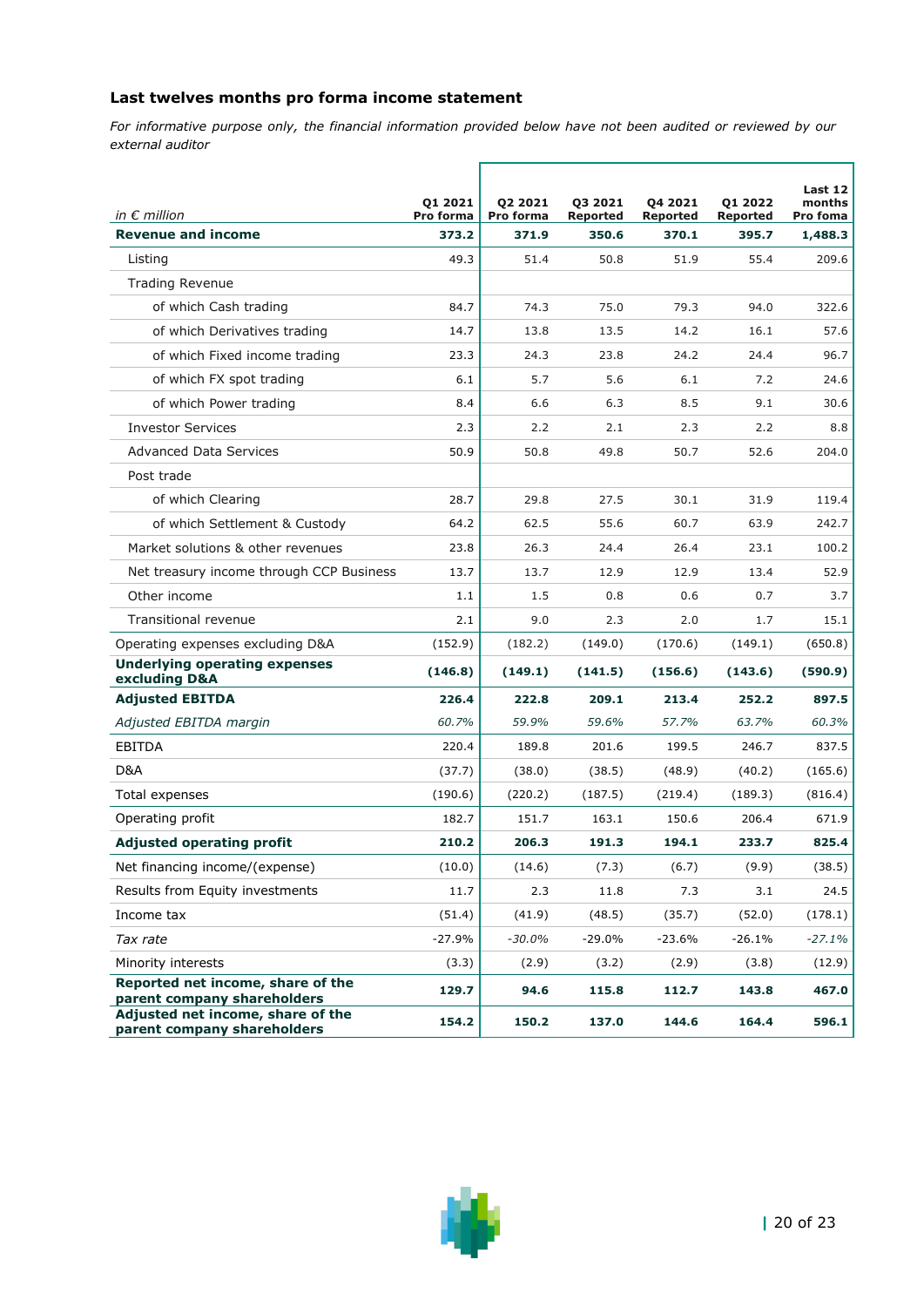## **Volumes for the first quarter of 2022**

### ■ **Cash markets<sup>1</sup>**,**<sup>2</sup>**

|                                                               | 01 2022     | 01 2021     | % var    |
|---------------------------------------------------------------|-------------|-------------|----------|
| Number of trading days                                        | 64          | 63          |          |
| Number of transactions (buy and sells) (inc. reported trades) |             |             |          |
| Total cash market                                             | 282,808,278 | 252,689,890 | $+11.9%$ |
| ADV cash market                                               | 4,418,879   | 4,010,951   | $+10.2%$ |
| Transaction value (€ million, single counted)                 |             |             |          |
| Total cash market                                             | 994,558     | 816,881     | $+21.8%$ |
| ADV cash market                                               | 15,540      | 12,966      | $+19.8%$ |
| Listings                                                      |             |             |          |
| Number of issuers on equities                                 |             |             |          |
| Euronext                                                      | 1,958       | 1,850       | $+5.8%$  |
| o/w SMEs                                                      | 1,522       | 1,439       | $+5.8%$  |
| Number of listed securities                                   |             |             |          |
| <b>Bonds</b>                                                  | 52,113      | 52,437      | $-0.6%$  |
| <b>ETFs</b>                                                   | 3,679       | 2,803       | $+31.3%$ |
| <b>Funds</b>                                                  | 3,181       | 4,366       | $-27.1%$ |
| Capital raised on primary and secondary market                |             |             |          |
| Total Euronext, in €m                                         |             |             |          |
| Number of new equity listings                                 | 22          | 41          |          |
| Money raised - New equity listings (incl over allotment)      | 2,191       | 7,142       | $-69.3%$ |
| Money raised - Follow-ons on equities                         | 2,584       | 10,585      | $-75.6%$ |
| Money raised - Bonds                                          | 320,469     | 366,721     | $-12.6%$ |
| Total money raised                                            | 325,244     | 384,448     | $-15.4%$ |
| of which SMEs, in €m                                          |             |             |          |
| Number of new equity listings                                 | 20          | 36          |          |
| Money Raised - New equity listings (incl over allotment)      | 1,429       | 2,237       | $-36.1%$ |
| Money Raised - Follow-ons on equities                         | 967         | 4,398       | $-78.0%$ |
| Money Raised - Bonds                                          | 663         | 1,121       | $-40.9%$ |
| <b>Total Money Raised</b>                                     | 3,059       | 7,756       | $-60.6%$ |

*2021 data is published on a pro forma basis to include the trading activities of the Borsa Italiana Group. 2021 data has been restated accordingly.*

| <b>Fixed income markets</b><br><b>COL</b>     |           |           |          |
|-----------------------------------------------|-----------|-----------|----------|
|                                               | 01 2022   | 01 2021   | % var    |
| Transaction value (€ million, single counted) |           |           |          |
| <b>MTS</b>                                    |           |           |          |
| ADV MTS Cash                                  | 22,696    | 23,055    | $-1.6%$  |
| <b>TAADV MTS Repo</b>                         | 347,913   | 278,367   | $+25.0%$ |
| <b>OTHER FIXED INCOME</b>                     |           |           |          |
| ADV Fixed income                              | 782       | 1,106     | $-29.3%$ |
| <b>FX markets</b><br>п                        |           |           |          |
|                                               | 01 2022   | 01 2021   | % var    |
| Number of trading days                        | 64        | 63        |          |
| FX volume (\$m, single counted)               |           |           |          |
| <b>Total Euronext FX</b>                      | 1,569,997 | 1,350,733 | $+16.2%$ |
| ADV Euronext FX                               | 24,531    | 21,440    | $+14.4%$ |
|                                               |           |           |          |
|                                               |           |           |          |
|                                               |           |           |          |

| <b>Power markets</b><br>$\blacksquare$ |         |         |          |
|----------------------------------------|---------|---------|----------|
|                                        | 01 2022 | 01 2021 | % var    |
| Number of trading days                 | 90      | 90      |          |
| Power volume (in TWh)                  |         |         |          |
| ADV Day-ahead Power Market             | 3.13    | 2.94    | $+6.3%$  |
| ADV Intraday Power Market              | 0.08    | 0.06    | $+25.9%$ |

<sup>1</sup> 2021 data is published on a pro forma basis to include the trading activities of the Borsa Italiana Group. 2021 data has been restated accordingly.<br><sup>2</sup> Cash Market includes shares, warrants, ETFs. Following the acquisi

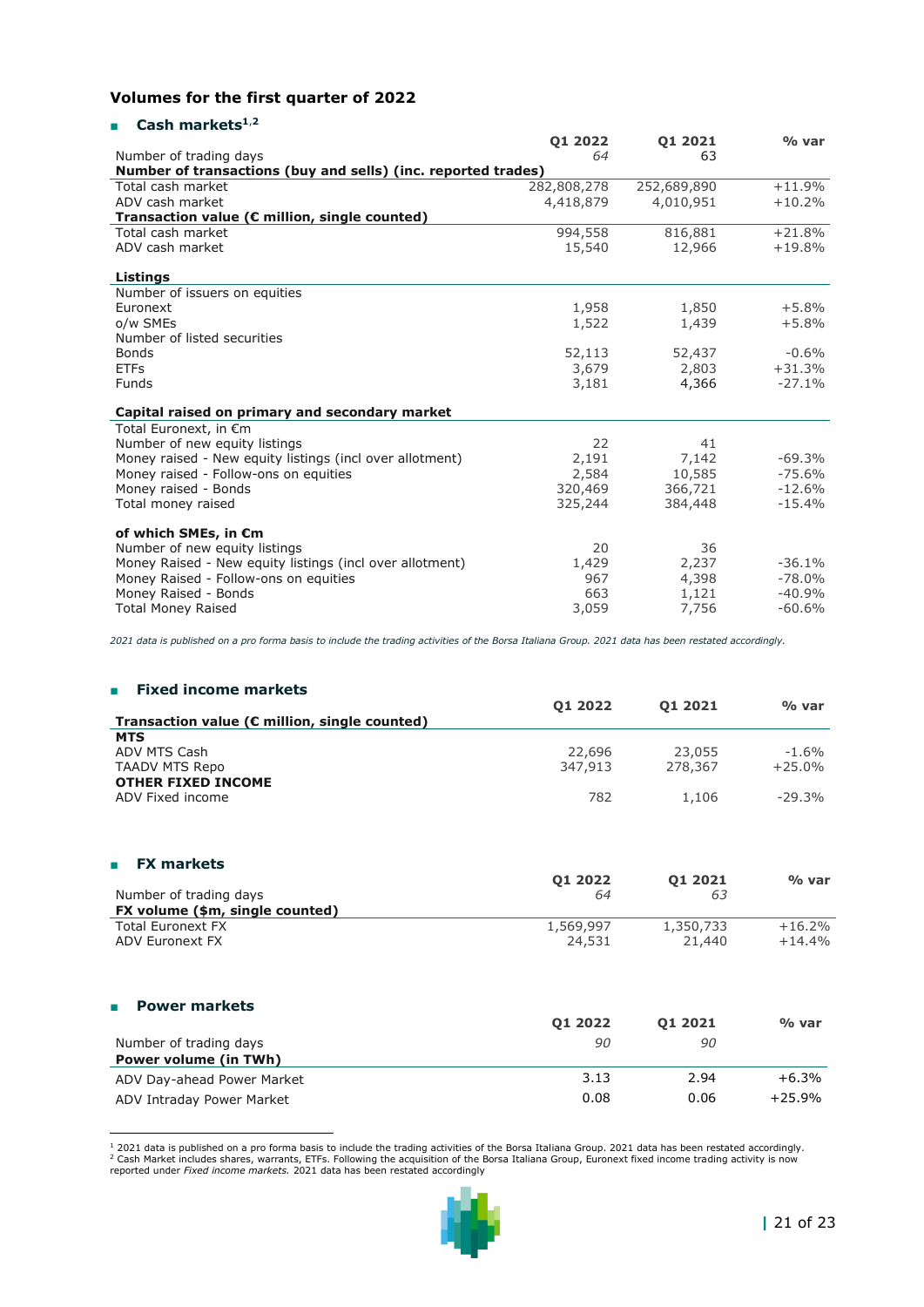## ■ **Derivatives markets<sup>1</sup>**

| Number of trading days<br>64<br>63<br><b>Derivatives Volume (in lots)</b><br>$+7.8%$<br><b>Equity</b><br>47,674,348<br>44,230,962<br>Index<br>16,938,333<br>14,993,569<br>$+13.0%$<br>9,655,859<br>$+21.6%$<br><b>Futures</b><br>11,746,052<br>Options<br>5,337,710<br>$-2.7%$<br>5,192,281<br>30,736,015<br>29,237,393<br>$+5.1%$<br><b>Individual Equity</b><br>Futures<br>2,058,857<br>4,194,416<br>$-50.9%$<br>$+14.5%$<br>Options<br>28,677,158<br>25,042,977<br>$+7.8%$<br><b>Commodity</b><br>5,677,724<br>5,265,652<br>4,948,485<br>4,765,552<br>$+3.8%$<br><b>Futures</b><br>500,100<br>Options<br>729,239<br>$+45.8%$<br><b>Total Euronext</b><br>53,352,072<br>49,496,614<br>$+7.8%$<br><b>Total Futures</b><br>18,753,394<br>18,615,827<br>$+0.7%$<br><b>Total Options</b><br>34,598,678<br>30,880,787<br>$+12.0%$<br><b>Derivatives ADV (in lots)</b><br>$+6.1%$<br>Equity<br>744,912<br>702,079<br>264,661<br>237,993<br>$+11.2%$<br>Index<br>183,532<br>153,268<br>$+19.7%$<br><b>Futures</b><br>$-4.2%$<br>Options<br>81,129<br>84,726<br>480,250<br>$+3.5%$<br><b>Individual Equity</b><br>464,086<br>$-51.7%$<br><b>Futures</b><br>32,170<br>66,578<br>448,081<br>$+12.7%$<br>Options<br>397,508<br>$+6.1%$<br><b>Commodity</b><br>88,714<br>83,582<br>$+2.2%$<br>77,320<br>75,644<br><b>Futures</b><br>7,938<br>$+43.5%$<br>Options<br>11,394 | <b>01 2022</b> | 01 2021 | % var |
|------------------------------------------------------------------------------------------------------------------------------------------------------------------------------------------------------------------------------------------------------------------------------------------------------------------------------------------------------------------------------------------------------------------------------------------------------------------------------------------------------------------------------------------------------------------------------------------------------------------------------------------------------------------------------------------------------------------------------------------------------------------------------------------------------------------------------------------------------------------------------------------------------------------------------------------------------------------------------------------------------------------------------------------------------------------------------------------------------------------------------------------------------------------------------------------------------------------------------------------------------------------------------------------------------------------------------------------------------------------|----------------|---------|-------|
|                                                                                                                                                                                                                                                                                                                                                                                                                                                                                                                                                                                                                                                                                                                                                                                                                                                                                                                                                                                                                                                                                                                                                                                                                                                                                                                                                                  |                |         |       |
|                                                                                                                                                                                                                                                                                                                                                                                                                                                                                                                                                                                                                                                                                                                                                                                                                                                                                                                                                                                                                                                                                                                                                                                                                                                                                                                                                                  |                |         |       |
|                                                                                                                                                                                                                                                                                                                                                                                                                                                                                                                                                                                                                                                                                                                                                                                                                                                                                                                                                                                                                                                                                                                                                                                                                                                                                                                                                                  |                |         |       |
|                                                                                                                                                                                                                                                                                                                                                                                                                                                                                                                                                                                                                                                                                                                                                                                                                                                                                                                                                                                                                                                                                                                                                                                                                                                                                                                                                                  |                |         |       |
|                                                                                                                                                                                                                                                                                                                                                                                                                                                                                                                                                                                                                                                                                                                                                                                                                                                                                                                                                                                                                                                                                                                                                                                                                                                                                                                                                                  |                |         |       |
|                                                                                                                                                                                                                                                                                                                                                                                                                                                                                                                                                                                                                                                                                                                                                                                                                                                                                                                                                                                                                                                                                                                                                                                                                                                                                                                                                                  |                |         |       |
|                                                                                                                                                                                                                                                                                                                                                                                                                                                                                                                                                                                                                                                                                                                                                                                                                                                                                                                                                                                                                                                                                                                                                                                                                                                                                                                                                                  |                |         |       |
|                                                                                                                                                                                                                                                                                                                                                                                                                                                                                                                                                                                                                                                                                                                                                                                                                                                                                                                                                                                                                                                                                                                                                                                                                                                                                                                                                                  |                |         |       |
|                                                                                                                                                                                                                                                                                                                                                                                                                                                                                                                                                                                                                                                                                                                                                                                                                                                                                                                                                                                                                                                                                                                                                                                                                                                                                                                                                                  |                |         |       |
|                                                                                                                                                                                                                                                                                                                                                                                                                                                                                                                                                                                                                                                                                                                                                                                                                                                                                                                                                                                                                                                                                                                                                                                                                                                                                                                                                                  |                |         |       |
|                                                                                                                                                                                                                                                                                                                                                                                                                                                                                                                                                                                                                                                                                                                                                                                                                                                                                                                                                                                                                                                                                                                                                                                                                                                                                                                                                                  |                |         |       |
|                                                                                                                                                                                                                                                                                                                                                                                                                                                                                                                                                                                                                                                                                                                                                                                                                                                                                                                                                                                                                                                                                                                                                                                                                                                                                                                                                                  |                |         |       |
|                                                                                                                                                                                                                                                                                                                                                                                                                                                                                                                                                                                                                                                                                                                                                                                                                                                                                                                                                                                                                                                                                                                                                                                                                                                                                                                                                                  |                |         |       |
|                                                                                                                                                                                                                                                                                                                                                                                                                                                                                                                                                                                                                                                                                                                                                                                                                                                                                                                                                                                                                                                                                                                                                                                                                                                                                                                                                                  |                |         |       |
|                                                                                                                                                                                                                                                                                                                                                                                                                                                                                                                                                                                                                                                                                                                                                                                                                                                                                                                                                                                                                                                                                                                                                                                                                                                                                                                                                                  |                |         |       |
|                                                                                                                                                                                                                                                                                                                                                                                                                                                                                                                                                                                                                                                                                                                                                                                                                                                                                                                                                                                                                                                                                                                                                                                                                                                                                                                                                                  |                |         |       |
|                                                                                                                                                                                                                                                                                                                                                                                                                                                                                                                                                                                                                                                                                                                                                                                                                                                                                                                                                                                                                                                                                                                                                                                                                                                                                                                                                                  |                |         |       |
|                                                                                                                                                                                                                                                                                                                                                                                                                                                                                                                                                                                                                                                                                                                                                                                                                                                                                                                                                                                                                                                                                                                                                                                                                                                                                                                                                                  |                |         |       |
|                                                                                                                                                                                                                                                                                                                                                                                                                                                                                                                                                                                                                                                                                                                                                                                                                                                                                                                                                                                                                                                                                                                                                                                                                                                                                                                                                                  |                |         |       |
|                                                                                                                                                                                                                                                                                                                                                                                                                                                                                                                                                                                                                                                                                                                                                                                                                                                                                                                                                                                                                                                                                                                                                                                                                                                                                                                                                                  |                |         |       |
|                                                                                                                                                                                                                                                                                                                                                                                                                                                                                                                                                                                                                                                                                                                                                                                                                                                                                                                                                                                                                                                                                                                                                                                                                                                                                                                                                                  |                |         |       |
|                                                                                                                                                                                                                                                                                                                                                                                                                                                                                                                                                                                                                                                                                                                                                                                                                                                                                                                                                                                                                                                                                                                                                                                                                                                                                                                                                                  |                |         |       |
|                                                                                                                                                                                                                                                                                                                                                                                                                                                                                                                                                                                                                                                                                                                                                                                                                                                                                                                                                                                                                                                                                                                                                                                                                                                                                                                                                                  |                |         |       |
|                                                                                                                                                                                                                                                                                                                                                                                                                                                                                                                                                                                                                                                                                                                                                                                                                                                                                                                                                                                                                                                                                                                                                                                                                                                                                                                                                                  |                |         |       |
|                                                                                                                                                                                                                                                                                                                                                                                                                                                                                                                                                                                                                                                                                                                                                                                                                                                                                                                                                                                                                                                                                                                                                                                                                                                                                                                                                                  |                |         |       |
|                                                                                                                                                                                                                                                                                                                                                                                                                                                                                                                                                                                                                                                                                                                                                                                                                                                                                                                                                                                                                                                                                                                                                                                                                                                                                                                                                                  |                |         |       |
| $+6.1%$<br><b>Total Euronext</b><br>833,626<br>785,661                                                                                                                                                                                                                                                                                                                                                                                                                                                                                                                                                                                                                                                                                                                                                                                                                                                                                                                                                                                                                                                                                                                                                                                                                                                                                                           |                |         |       |
| $-0.8%$<br><b>Total Futures</b><br>293,022<br>295,489                                                                                                                                                                                                                                                                                                                                                                                                                                                                                                                                                                                                                                                                                                                                                                                                                                                                                                                                                                                                                                                                                                                                                                                                                                                                                                            |                |         |       |
| $+10.3%$<br><b>Total Options</b><br>540,604<br>490,171                                                                                                                                                                                                                                                                                                                                                                                                                                                                                                                                                                                                                                                                                                                                                                                                                                                                                                                                                                                                                                                                                                                                                                                                                                                                                                           |                |         |       |

*2021 data is published on a pro forma basis to include the trading activities of the Borsa Italiana Group. 2021 data has been restated accordingly.*

 $1$ Q1 2021 data is published on a pro forma basis to include the trading activities of the Borsa Italiana Group.